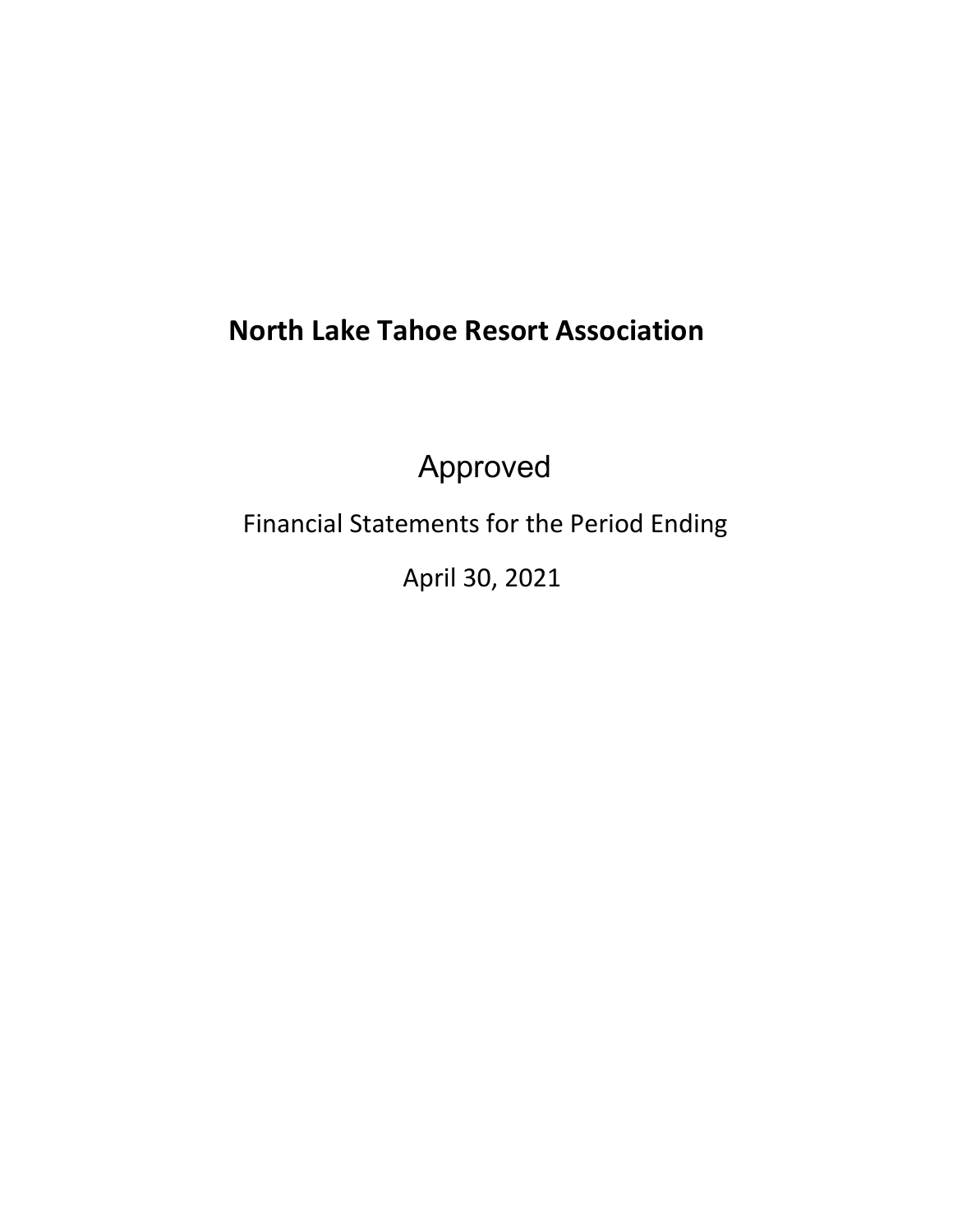**Accrual Basis**

## **North Lake Tahoe Resort Association Balance Sheet**

 **As of April 30, 2021**

|                                           | Apr 30, 21  | Apr 30, 20 | \$ Change | % Change | Jun 30, 20 |
|-------------------------------------------|-------------|------------|-----------|----------|------------|
| <b>ASSETS</b>                             |             |            |           |          |            |
| <b>Current Assets</b>                     |             |            |           |          |            |
| <b>Checking/Savings</b>                   |             |            |           |          |            |
| 1001-00 · Petty Cash                      | 158         | 158        | 0         | 0%       | 158        |
| 1003-00 · Cash - Operations BOTW #6712    | 1,946,638   | 502,671    | 1,443,967 | 287%     | 565,602    |
| 1007-00 · Cash - Payroll BOTW #7421       | 12,075      | 4,603      | 7,472     | 162%     | 3,200      |
| 1008-00 · Marketing Reserve - Plumas      | 50,350      | 50,304     | 46        | 0%       | 50,313     |
| 1009-00 · Cash Flow Reserve - Plumas      | 100,956     | 100,814    | 142       | 0%       | 100,839    |
| 1071-00 · Payroll Reserves BOTW #8163     | 29,582      | 29,582     | 0         | 0%       | 29,582     |
| 1080-00 · Special Events BOTW #1626       | 47,433      | 95,384     | (47, 951) | (50%)    | 86,322     |
| 10950 Cash in Drawer                      | 219         | 139        | 80        | 58%      | 139        |
| <b>Total Checking/Savings</b>             | 2,187,411   | 783,655    | 1,403,756 | 179%     | 836,155    |
| <b>Accounts Receivable</b>                |             |            |           |          |            |
| 1200-00 Quickbooks Accounts Receivable    | 1,000       | 70,212     | (69, 212) | (99%)    | 3,500      |
| 1290-00 - A/R - TOT                       | 318,538     | 301,548    | 16,990    | 6%       | 201,387    |
| <b>Total Accounts Receivable</b>          | 319,538     | 371,760    | (52, 222) | (14%)    | 204,887    |
| <b>Other Current Assets</b>               |             |            |           |          |            |
| 1200-99 AR Other                          | 2,139       | 1,353      | 786       | 58%      | 12,881     |
| 1201-00 Member Accounts Receivable        |             |            |           |          |            |
| 1201-01 Member AR - Member Dues           | 79,610      | 67,830     | 11,780    | 17%      | 35,696     |
| 1201-03 Member AR - Other                 | 490         | 1,385      | (895)     | (65%)    | 1,040      |
| Total 1201-00 Member Accounts Receivable  | 80,100      | 69,215     | 10,885    | 16%      | 36,736     |
| 1201-02 · Allowance for Doubtful Accounts | (51, 253)   | (2,775)    | (48, 478) | (1,747%) | (24, 987)  |
| 12100 · Inventory Asset                   |             |            |           |          |            |
| 1210-01 Inventory - Other                 | $\mathbf 0$ | 0          | 0         | 0%       | 4,236      |
| 25300 Gift Cards Outstanding              | 18          | 18         | 0         | 0%       | 18         |
| 12100 · Inventory Asset - Other           | 24,130      | 22,880     | 1,250     | 5%       | 81,762     |
| Total 12100 · Inventory Asset             | 24,148      | 22,898     | 1,250     | 5%       | 86,016     |
| 1299 Receivable from NLTMC                | 13,627      | 328        | 13,299    | 4,055%   | 0          |
| 1490-00 · Security Deposits               | 1,150       | 1,150      | 0         | 0%       | 1,150      |
| <b>Total Other Current Assets</b>         | 69,911      | 92,169     | (22, 258) | (24%)    | 111,796    |
| <b>Total Current Assets</b>               | 2,576,860   | 1,247,584  | 1,329,276 | 107%     | 1,152,838  |
| <b>Fixed Assets</b>                       |             |            |           |          |            |
| 1700-00 Furniture & Fixtures              | 45,289      | 45,289     | 0         | 0%       | 45,289     |
| 1701-00 Accum. Depr. - Furn & Fix         | (45, 289)   | (45, 289)  | 0         | 0%       | (45, 289)  |
| 1740-00 Computer Equipment                | 11,013      | 4,270      | 6,743     | 158%     | 4,270      |
| 1741-00 · Accum. Depr. - Computer Equip   | (2,917)     | (4,269)    | 1,352     | 32%      | (4,270)    |
| 1750-00 Computer Software                 | 20,493      | 20,493     | 0         | 0%       | 20,493     |
| 1751-00 Accum. Amort. - Software          | (20, 493)   | (20, 265)  | (228)     | (1%)     | (20, 493)  |
| 1770-00 · Leasehold Improvements          | 24,284      | 24,284     | 0         | 0%       | 24,284     |
| 1771-00 · Accum. Amort - Leasehold Impr   | (24, 284)   | (24, 284)  | 0         | 0%       | (24, 284)  |
| <b>Total Fixed Assets</b>                 | 8,096       | 229        | 7,867     | 3,435%   | 0          |
| <b>Other Assets</b>                       |             |            |           |          |            |
| 1400-00 · Prepaid Expenses                |             |            |           |          |            |
| 1410-00 · Prepaid Insurance               | 13,379      | 11,677     | 1,702     | 15%      | 16,326     |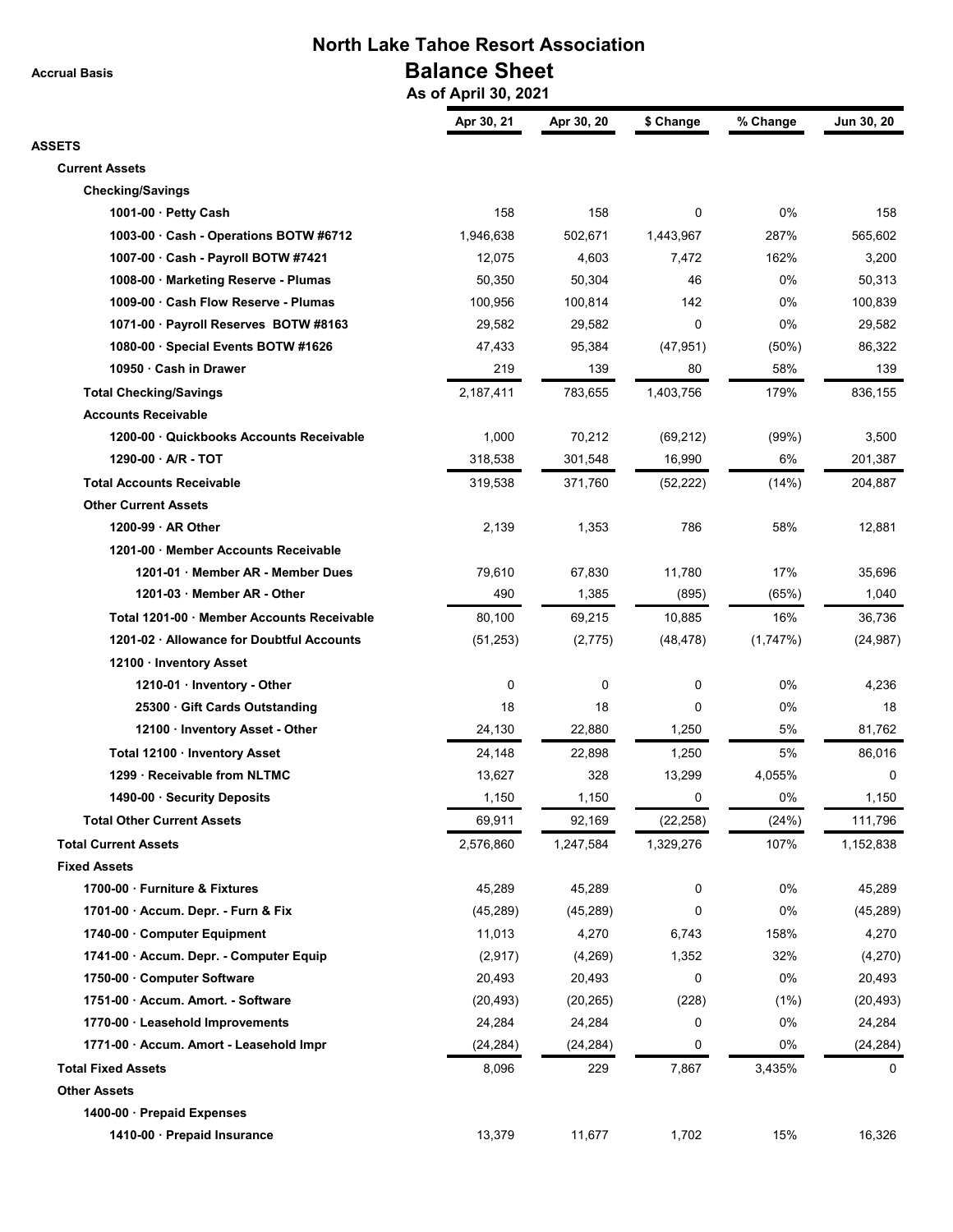**North Lake Tahoe Resort Association Balance Sheet**

 **As of April 30, 2021**

|                                               | Apr 30, 21 | Apr 30, 20 | \$ Change | % Change  | Jun 30, 20 |
|-----------------------------------------------|------------|------------|-----------|-----------|------------|
| 1430-00 · Prepaid 1st Class Postage           | 100        | 100        | 0         | 0%        | 100        |
| 1400-00 · Prepaid Expenses - Other            | 2,651      | 583        | 2,068     | 355%      | 8,751      |
| Total 1400-00 · Prepaid Expenses              | 16,130     | 12,360     | 3,770     | 31%       | 25,177     |
| <b>Total Other Assets</b>                     | 16,130     | 12,360     | 3,770     | 31%       | 25,177     |
| <b>TOTAL ASSETS</b>                           | 2,601,086  | 1,260,173  | 1,340,913 | 106%      | 1,178,015  |
| <b>LIABILITIES &amp; EQUITY</b>               |            |            |           |           |            |
| Liabilities                                   |            |            |           |           |            |
| <b>Current Liabilities</b>                    |            |            |           |           |            |
| <b>Accounts Payable</b>                       |            |            |           |           |            |
| 2000-00 Accounts Payable                      | 34,734     | 8,708      | 26,026    | 299%      | 26,683     |
| <b>Total Accounts Payable</b>                 | 34,734     | 8,708      | 26,026    | 299%      | 26,683     |
| <b>Other Current Liabilities</b>              |            |            |           |           |            |
| 21000 · Salaries/Wages/Payroll Liabilit       |            |            |           |           |            |
| 2100-00 · Salaries / Wages Payable            | 19,132     | 17,809     | 1,323     | 7%        | 39,445     |
| 2101-00 · Incentive Payable                   | 78,484     | 57,135     | 21,349    | 37%       | 88,359     |
| 2102-00 Commissions Payable                   | 30         | 5,657      | (5,627)   | (99%)     | 3,506      |
| 2120-00 · Empl. Federal Tax Payable           | 8,671      | 7,683      | 988       | 13%       | 1,551      |
| 2175-00 · 401 (k) Plan                        | 4,389      | 2,617      | 1,772     | 68%       | 2,626      |
| 2180-00 Estimated PTO Liability               | 54,845     | 36,333     | 18,512    | 51%       | 54,845     |
| Total 21000 · Salaries/Wages/Payroll Liabilit | 165,551    | 127,234    | 38,317    | 30%       | 190,332    |
| 2190-00 Sales and Use Tax Payable             |            |            |           |           |            |
| 2195-00 · Use Tax Payable                     | 10         | 0          | 10        | 100%      | 0          |
| 25500 * Sales Tax Payable                     | 609        | 0          | 609       | 100%      | 1,374      |
| Total 2190-00 · Sales and Use Tax Payable     | 619        | 0          | 619       | 100%      | 1,374      |
| 2300-00 · Marketing Cooperative Liabili       | 0          | 8,910      | (8,910)   | $(100\%)$ | 73,722     |
| 2400-60 Deferred Revenue- Member Dues         | 75,837     | 77,096     | (1,259)   | (2%)      | 6,073      |
| 2500-00 Deferred Revenue - TMBC               | 1,290      | 1,290      | 0         | 0%        | 28,890     |
| 2650-00 Deferred Rev - Events                 | 0          | 2,255      | (2, 255)  | $(100\%)$ | 1,290      |
| 2700-00 · Deferred Rev. County                | 525,305    | 350,305    | 175,000   | 50%       | 0          |
| 2900-00 · Due To/From County of Placer        | 384,939    | 19,871     | 365,068   | 1,837%    | 384.939    |
| <b>Total Other Current Liabilities</b>        | 1,153,541  | 586,961    | 566,580   | 97%       | 686,620    |
| <b>Total Current Liabilities</b>              | 1,188,275  | 595,669    | 592,606   | 99%       | 713,303    |
| <b>Total Liabilities</b>                      | 1,188,275  | 595,669    | 592,606   | 99%       | 713,303    |
| <b>Equity</b>                                 |            |            |           |           |            |
| 32000 Unrestricted Net Assets                 | (10, 145)  | (17,007)   | 6,862     | 40%       | (17,007)   |
| 3300-11 Designated Marketing Reserve          | 324,590    | 308,202    | 16,388    | 5%        | 324,590    |
| 3301 · Cash Flow Reserve                      | 100,248    | 100,248    | 0         | 0%        | 100,248    |
| 3302 · Marketing Cash Reserve                 | 50,018     | 50,018     | 0         | 0%        | 50,018     |
| <b>Net Income</b>                             | 948,100    | 223,040    | 725,060   | 325%      | 6,862      |
| <b>Total Equity</b>                           | 1,412,811  | 664,501    | 748,310   | 113%      | 464,711    |
| <b>TOTAL LIABILITIES &amp; EQUITY</b>         | 2,601,086  | 1,260,173  | 1,340,913 | 106%      | 1,178,015  |

 **Accrual Basis**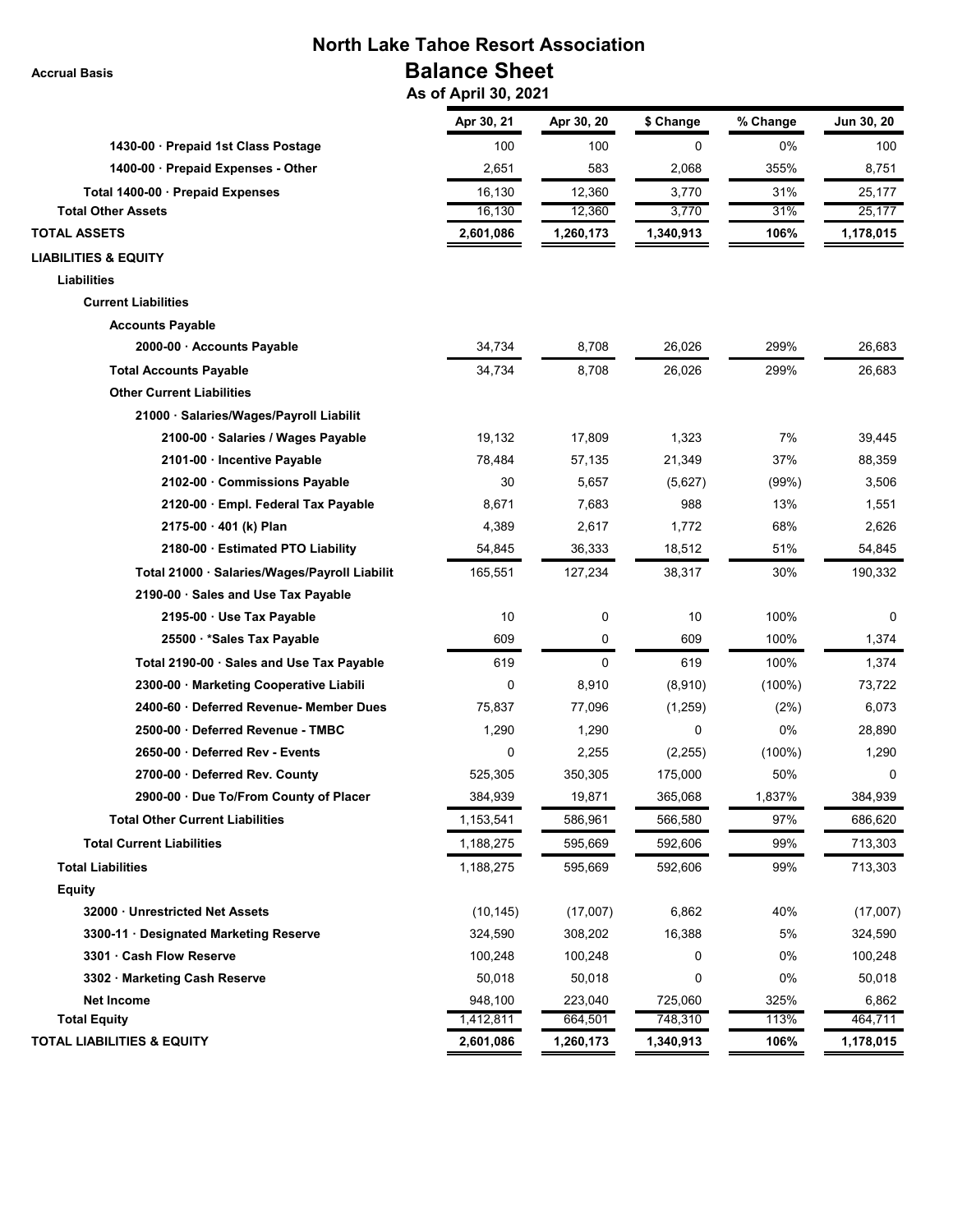| <b>Accrual Basis</b>                                                                                                                                                                                                                                                                  |                                                                | <b>All Departments</b>                                  |                                                                 |                                                                   |                                                                       |                                                                                 |                                                             |
|---------------------------------------------------------------------------------------------------------------------------------------------------------------------------------------------------------------------------------------------------------------------------------------|----------------------------------------------------------------|---------------------------------------------------------|-----------------------------------------------------------------|-------------------------------------------------------------------|-----------------------------------------------------------------------|---------------------------------------------------------------------------------|-------------------------------------------------------------|
|                                                                                                                                                                                                                                                                                       | Apr 21                                                         | <b>Budget</b>                                           | \$ Over Budget                                                  | Jul '20 - Apr                                                     | <b>YTD Budget</b>                                                     | \$ Over Budget                                                                  | Annual Bud                                                  |
| <b>Ordinary Income/Expense</b>                                                                                                                                                                                                                                                        |                                                                |                                                         |                                                                 |                                                                   |                                                                       |                                                                                 |                                                             |
| Income<br>4050-00 County of Placer TOT Funding<br>4200-00 · Membership Dues Revenue<br>4250-00 · Revenues-Membership Activities                                                                                                                                                       | 318,538<br>11,509                                              | 384,038<br>10,417                                       | (65, 500)<br>1,092                                              | 2,867,820<br>115,693                                              | 3,221,371<br>104,167                                                  | (353, 551)<br>11,526                                                            | 4,043,867<br>125,000                                        |
| 4250-01 · Community Awards<br>4250-04 · Silent Auction<br>4250-05 · Sponsorships                                                                                                                                                                                                      | $\mathsf 0$<br>0                                               | 19,000<br>19,000                                        | (19,000)<br>(19,000)                                            | $\pmb{0}$<br>$\pmb{0}$                                            | 19,000<br>19,000                                                      | (19,000)<br>(19,000)                                                            | 19,000<br>19,000                                            |
| 4250-01 Community Awards - Other                                                                                                                                                                                                                                                      | 0                                                              | 20,000                                                  | (20,000)                                                        | 0                                                                 | 20,000                                                                | (20,000)                                                                        | 20,000                                                      |
| Total 4250-01 · Community Awards                                                                                                                                                                                                                                                      | $\mathbf 0$                                                    | 58,000                                                  | (58,000)                                                        | $\mathbf 0$                                                       | 58,000                                                                | (58,000)                                                                        | 58,000                                                      |
| 4250-02 · Chamber Events<br>4250-03 · Summer/Winter Rec Luncheon<br>4251-00 · Tues AM Breakfast Club                                                                                                                                                                                  | 0<br>$\Omega$                                                  | 0<br>0                                                  | 0<br>$\Omega$                                                   | 0<br>$\Omega$                                                     | 4,500<br>1,500                                                        | (4,500)<br>(1,500)                                                              | 6,000<br>2,500                                              |
| 4251-01 · Tues AM Breakfast Club Sponsors<br>4251-00 · Tues AM Breakfast Club - Other                                                                                                                                                                                                 | 0<br>0                                                         | 200<br>550                                              | (200)<br>(550)                                                  | 500<br>0                                                          | 1,400<br>2,900                                                        | (900)<br>(2,900)                                                                | 2,000<br>4,000                                              |
| Total 4251-00 · Tues AM Breakfast Club                                                                                                                                                                                                                                                | $\mathbf 0$                                                    | 750                                                     | (750)                                                           | 500                                                               | 4,300                                                                 | (3,800)                                                                         | 6,000                                                       |
| 4250-00 · Revenues-Membership Activities - Other                                                                                                                                                                                                                                      | 800                                                            | 0                                                       | 800                                                             | 6,290                                                             | $\mathbf 0$                                                           | 6,290                                                                           | $\pmb{0}$                                                   |
| Total 4250-00 · Revenues-Membership Activities                                                                                                                                                                                                                                        | 800                                                            | 58,750                                                  | (57, 950)                                                       | 6,790                                                             | 68,300                                                                | (61, 510)                                                                       | 72,500                                                      |
| 4253-00 · Revenue-Other<br>46000 · Merchandise Sales                                                                                                                                                                                                                                  | 0                                                              | 500                                                     | (500)                                                           | 1,525                                                             | 1,500                                                                 | 25                                                                              | 2,500                                                       |
| 4502-00 · Non-Retail VIC income<br>4504-00 · Retail Revenue - Other<br>46000 · Merchandise Sales - Other                                                                                                                                                                              | 155<br>O<br>8,250                                              | 0<br>$\Omega$<br>7,500                                  | 155<br>$\Omega$<br>750                                          | 2,138<br>560<br>76,347                                            | 0<br>O<br>67,000                                                      | 2,138<br>560<br>9,347                                                           | 0<br><sup>0</sup><br>85,000                                 |
| Total 46000 · Merchandise Sales                                                                                                                                                                                                                                                       | 8,405                                                          | 7,500                                                   | 905                                                             | 79,045                                                            | 67,000                                                                | 12,045                                                                          | 85,000                                                      |
| 4720-00 · Miscellaneous                                                                                                                                                                                                                                                               | 2,573                                                          | 0                                                       | 2,573                                                           | 12,851                                                            | 0                                                                     | 12,851                                                                          |                                                             |
| <b>Total Income</b>                                                                                                                                                                                                                                                                   | 341,825                                                        | 461,205                                                 | (119, 380)                                                      | 3,083,724                                                         | 3,462,338                                                             | (378, 614)                                                                      | 4,328,867                                                   |
| <b>Gross Profit</b>                                                                                                                                                                                                                                                                   | 341,825                                                        | 461,205                                                 | (119, 380)                                                      | 3,083,724                                                         | 3,462,338                                                             | (378, 614)                                                                      | 4,328,867                                                   |
| <b>Expense</b>                                                                                                                                                                                                                                                                        |                                                                |                                                         |                                                                 |                                                                   |                                                                       |                                                                                 |                                                             |
| 5000-00 · Salaries & Wages<br>5010-00 · Sales Commissions<br>$5020.00 \cdot P/R$ - Tax Expense<br>5030-00 · P/R - Health Insurance Expense<br>5040-00 · P/R - Workmans Comp<br>5060-00 $\cdot$ 401 (k)<br>5070-00 · Other Benefits and Expenses<br>5000-00 · Salaries & Wages - Other | $\mathbf 0$<br>4,828<br>9,758<br>655<br>2,429<br>163<br>73,886 | 0<br>7,049<br>11,750<br>1,128<br>3,308<br>428<br>94,593 | 0<br>(2,221)<br>(1,992)<br>(472)<br>(879)<br>(265)<br>(20, 707) | 2,106<br>59,660<br>100,624<br>9,149<br>19,043<br>3,529<br>827,278 | $\Omega$<br>70,488<br>117,500<br>11,277<br>33,083<br>4,279<br>945,934 | 2,106<br>(10, 829)<br>(16, 876)<br>(2, 128)<br>(14, 040)<br>(750)<br>(118, 656) | 84,586<br>141,000<br>13,532<br>39,700<br>5,135<br>1,135,121 |
| Total 5000-00 · Salaries & Wages                                                                                                                                                                                                                                                      | 91,719                                                         | 118,256                                                 | (26, 537)                                                       | 1,021,388                                                         | 1,182,562                                                             | (161, 174)                                                                      | 1,419,074                                                   |
| $5100-00 \cdot$ Rent<br>$5110-00 \cdot$ Utilities<br>5140-00 · Repairs & Maintenance<br>5150-00 · Office - Cleaning<br>5100-00 · Rent - Other                                                                                                                                         | 904<br>1,034<br>600<br>13,729                                  | 987<br>888<br>1,058<br>12,819                           | (82)<br>146<br>(458)<br>910                                     | 8,842<br>6,912<br>5,875<br>133,848                                | 9,752<br>8,883<br>10,583<br>127,160                                   | (909)<br>(1, 972)<br>(4,708)<br>6,688                                           | 11,655<br>10,660<br>12,700<br>152,798                       |
| Total 5100-00 · Rent                                                                                                                                                                                                                                                                  | 16,268                                                         | 15,752                                                  | 516                                                             | 155.477                                                           | 156,379                                                               | (901)                                                                           | 187,813                                                     |
| 5310-00 · Telephone<br>5320-00 · Telephone                                                                                                                                                                                                                                            | 2,647                                                          | 1,924                                                   | 723                                                             | 24,320                                                            | 19,240                                                                | 5,080                                                                           | 23,088                                                      |
| Total 5310-00 · Telephone                                                                                                                                                                                                                                                             | 2,647                                                          | 1,924                                                   | 723                                                             | 24,320                                                            | 19,240                                                                | 5,080                                                                           | 23,088                                                      |
| 5420-00 · Mail - USPS                                                                                                                                                                                                                                                                 | 200                                                            | 127                                                     | 73                                                              | 1,031                                                             | 1,267                                                                 | (236)                                                                           | 1,520                                                       |
| 5510-00 · Insurance/Bonding<br>$5520-00 \cdot$ Supplies                                                                                                                                                                                                                               | 269                                                            | 1,692                                                   | (1, 423)                                                        | 9,083                                                             | 16,917                                                                | (7, 833)                                                                        | 20,300                                                      |
| 5525-00 · Supplies- Computer<br>5520-00 · Supplies - Other                                                                                                                                                                                                                            | 268<br>617                                                     | 287<br>7,598                                            | (19)<br>(6,981)                                                 | 7,489<br>19,142                                                   | 2,867<br>75,978                                                       | 4,622<br>(56, 836)                                                              | 3,440<br>91,174                                             |
| Total 5520-00 · Supplies                                                                                                                                                                                                                                                              | 885                                                            | 7,885                                                   | (6,999)                                                         | 26,631                                                            | 78,845                                                                | (52, 214)                                                                       | 94,614                                                      |
| 5610-00 · Depreciation<br>5700-00 · Equipment Support & Maintenance<br>5710-00 · Taxes, Licenses & Fees<br>5740-00 · Equipment Rental/Leasing                                                                                                                                         | 153<br>2,447<br>950<br>365                                     | $\mathbf 0$<br>2,267<br>1,025<br>969                    | 153<br>180<br>(75)<br>(604)                                     | 1,069<br>21,925<br>11,879<br>4,237                                | 0<br>22,667<br>10,250<br>9,692                                        | 1,069<br>(741)<br>1,629<br>(5, 454)                                             | 27,200<br>12,300<br>11,630                                  |
| 5800-00 · Training Seminars<br>5850-00 · Artist of Month - Commissions<br>5900-00 · Professional Fees<br>5910-00 · Professional Fees - Attorneys                                                                                                                                      | 150<br>191<br>3,480                                            | 2,667<br>250<br>750                                     | (2, 517)<br>(59)<br>2,730                                       | 526<br>1,202<br>5,860                                             | 18,667<br>2,500<br>7,500                                              | (18, 140)<br>(1,299)<br>(1,640)                                                 | 22,000<br>3,000<br>9,000                                    |
| 5920-00 · Professional Fees - Accountant<br>5921-00 · Professional Fees - Other                                                                                                                                                                                                       | O<br>6,240                                                     | $\Omega$<br>12,750                                      | (6, 510)                                                        | 21,800<br>54,560                                                  | 26,000<br>102,500                                                     | (4,200)<br>(47, 941)                                                            | 26,000<br>134,000                                           |
| Total 5900-00 · Professional Fees                                                                                                                                                                                                                                                     | 9,720                                                          | 13,500                                                  | (3,780)                                                         | 82,220                                                            | 136,000                                                               | (53, 781)                                                                       | 169,000                                                     |
| 5941-00 · Research & Planning<br>$6020-00 \cdot$ Programs<br>6016-00 · Special Event Partnership                                                                                                                                                                                      | 0<br>1,900                                                     | 1,250<br>10,000                                         | (1,250)<br>(8, 100)                                             | 0<br>1,426                                                        | 37,500<br>33,750                                                      | (37,500)<br>(32, 324)                                                           | 55,000<br>50,000                                            |
| 6018-00 · Business Assoc. Grants                                                                                                                                                                                                                                                      | 0                                                              | 0                                                       |                                                                 | 0                                                                 | 15,000                                                                | (15,000)                                                                        | 30,000                                                      |
| Total 6020-00 · Programs                                                                                                                                                                                                                                                              | 1,900                                                          | 10,000                                                  | (8, 100)                                                        | 1,426                                                             | 48,750                                                                | (47, 324)                                                                       | 80,000                                                      |

6420-00 · Events 6420-01 · Sponsorships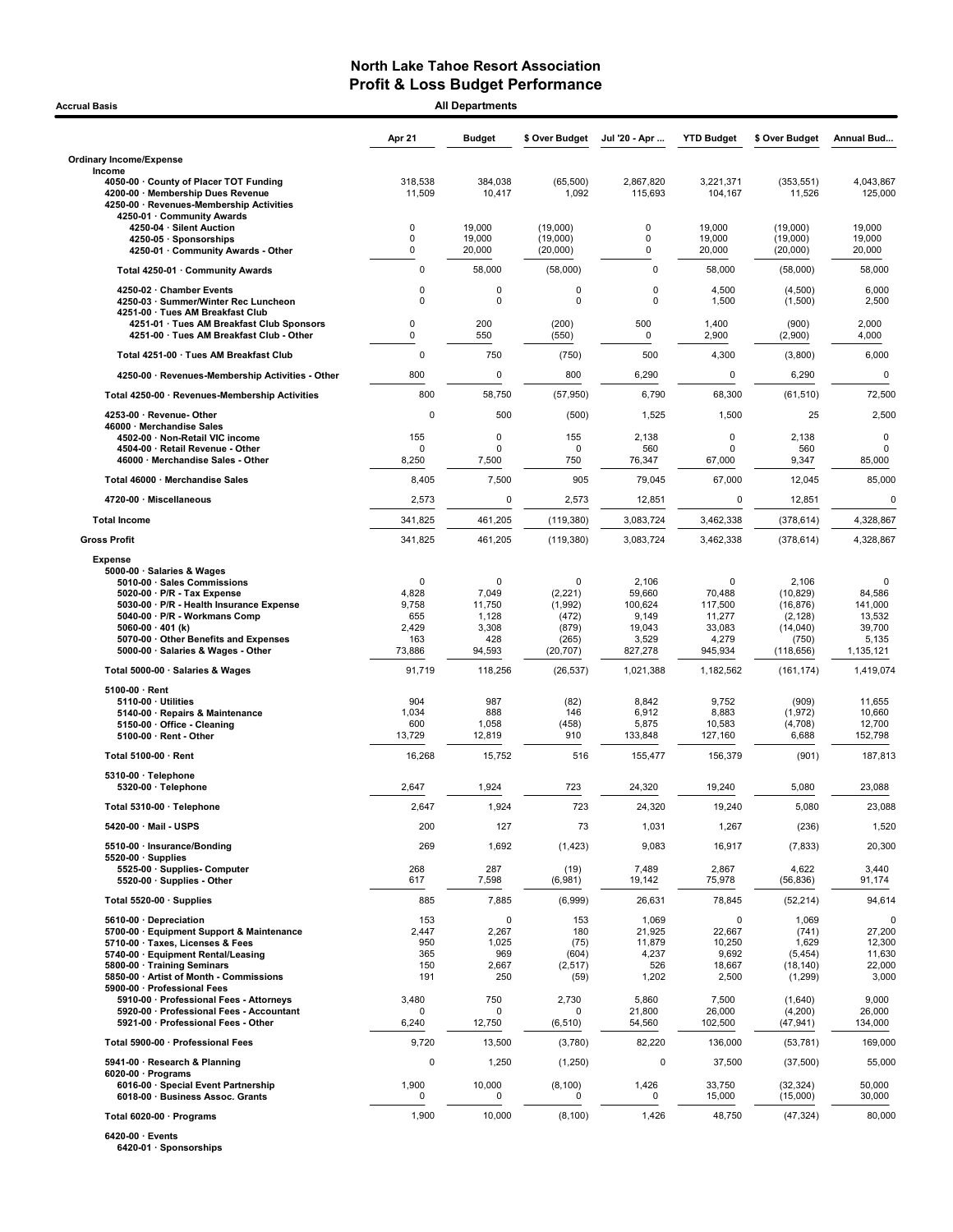Accrual Basis **Accrual Basis All Departments** 

|                                                                                      | Apr 21                     | <b>Budget</b>        | \$ Over Budget | Jul '20 - Apr         | <b>YTD Budget</b>    | \$ Over Budget     | Annual Bud            |
|--------------------------------------------------------------------------------------|----------------------------|----------------------|----------------|-----------------------|----------------------|--------------------|-----------------------|
| 6421-01 · 4th of July Fireworks                                                      | 0                          | $\mathbf 0$          | 0              | 0                     | 20,000               | (20,000)           | 20,000                |
| 6421-04 · Broken Arrow Skyrace                                                       | 0                          | $\mathbf 0$          | $\mathbf 0$    | $\pmb{0}$             | 25,400               | (25, 400)          | 25,400                |
| $6421-06 \cdot$ Spartan                                                              | 0                          | 0                    | 0              | 0                     | 0                    | $\mathbf 0$        | 180.900               |
| 6421-07 · Tahoe Lacrosse Tournament                                                  | $\Omega$                   | $\Omega$             | $\mathbf 0$    | $\Omega$              | 6,000                | (6,000)            | 6,000                 |
| 6421-10 · WinterWonderGrass - Tahoe                                                  | 0                          | $\mathbf 0$          | $\mathbf 0$    | 0                     | 24,400               | (24, 400)          | 24,400                |
| 6421-17 · Enduro                                                                     | 0                          | $\mathbf 0$          | 0              | $\pmb{0}$             | 31,500               | (31,500)           | 31,500                |
| 6420-01 · Sponsorships - Other                                                       | 0                          | 50,000               | (50,000)       | 0                     | 150,000              | (150,000)          | 240,800               |
| Total 6420-01 · Sponsorships                                                         | $\mathbf 0$                | 50,000               | (50,000)       | $\mathbf 0$           | 257,300              | (257, 300)         | 529,000               |
| 6421-00 · New Event Development<br>6424-00 · Event Operation Expenses                | 14,000<br>13               | 5,000<br>500         | 9,000<br>(487) | 18,000<br>13          | 22,500<br>4,000      | (4,500)<br>(3,987) | 30,000<br>6,000       |
| Total 6420-00 · Events                                                               | 14,013                     | 55,500               | (41, 487)      | 18,013                | 283,800              | (265, 787)         | 565,000               |
| 6423-00 · Membership Activities                                                      |                            |                      |                |                       |                      |                    |                       |
| 6434-00 · Community Awards Dinner                                                    | $\mathsf 0$                | 28,000               | (28,000)       | 295                   | 28,000               | (27, 705)          | 28,000                |
| 6436-00 · Membership - Wnt/Sum Rec Lunch                                             | $\mathsf 0$                | 0                    | ŋ              | 0                     | 500                  | (500)              | 1,000                 |
| 6437-00 · Tuesday Morning Breakfast Club                                             | $\mathbf 0$                | 413                  | (413)          | $\mathbf 0$           | 2,175                | (2, 175)           | 3,000                 |
| 6442-00 · Public Relations/Website/Digita<br>6423-00 · Membership Activities - Other | 519<br>1,645               | 417<br>417           | 102<br>1,228   | 5,802<br>2,560        | 4,167<br>4,167       | 1,635<br>(1,607)   | 5,000<br>5,000        |
| Total 6423-00 · Membership Activities                                                | 2,164                      | 29,246               | (27,082)       | 8,657                 | 39,008               | (30, 351)          | 42,000                |
| 6730-00 · Marketing Cooperative/Media                                                | 0                          | 115,230              | (115, 230)     | 546,253               | 914,082              | (367, 829)         | 1,000,000             |
| 6740-00 · Media/Collateral/Production                                                | 0                          | 1,667                | (1,667)        | $\Omega$              | 16,667               | (16, 667)          | 20,000                |
| 6742-00 · Non-NLT Co-Op Marketing Program                                            | 258                        | 23,000               | (22, 742)      | 4,374                 | 186,000              | (181, 626)         | 232,000               |
| 6743-00 · BACC Marketing Programs                                                    |                            |                      |                |                       |                      |                    |                       |
| 6743-01 · Year Round Shopping Campaign                                               | $\mathbf 0$                | 1,000                | (1,000)        | 13,409                | 8,000                | 5,409              | 10,000                |
| 6743-03 · Winter Lakeside Campaign                                                   | 0                          | 1,000                | (1,000)        | $\Omega$              | 8,000                | (8,000)            | 10,000                |
| 6743-04 · Summerlong Music Campaign                                                  | $\mathbf 0$                | 1,000                | (1,000)        | $\mathbf 0$           | 8,000                | (8,000)            | 10,000                |
| 6743-05 · Summer Mountain Campaign                                                   | $\mathbf 0$<br>$\mathbf 0$ | 1,000<br>4,000       | (1,000)        | $\Omega$<br>(14, 507) | 8,000<br>32,000      | (8,000)            | 10,000<br>40,000      |
| 6743-06 · COVID Summer Recovery Campaign<br>6743-07 · Winter Regional Campaign       | $\mathsf{O}\xspace$        | 0                    | (4,000)<br>0   | 17,277                | 0                    | (46,507)<br>17,277 | $\mathbf 0$           |
| Total 6743-00 · BACC Marketing Programs                                              | $\mathbf 0$                | 8,000                | (8,000)        | 16,178                | 64,000               | (47, 822)          | 80,000                |
| 7500-00 · Trade Shows/Travel                                                         | $\mathbf 0$                | 1,250                | (1,250)        | 395                   | 12,500               | (12, 105)          | 15,000                |
| 8100-00 Cost of Goods Sold<br>51100 · Freight and Shipping Costs                     | 238                        | 125                  | 113            | 1,356                 | 1,250                | 106                | 1,500                 |
| 59900 · POS Inventory Adjustments                                                    | 5                          | 0                    | 5              | 588                   | $\mathbf 0$          | 588                | $\mathbf 0$           |
| 8100-01 · CGS - Other                                                                | 0                          | 0                    | 0              | 247                   | 0                    | 247                | 0                     |
| 8100-00 · Cost of Goods Sold - Other                                                 | 4,312                      | 3,353                | 960            | 40,409                | 29,949               | 10,460             | 38,000                |
| Total 8100-00 · Cost of Goods Sold                                                   | 4,555                      | 3,478                | 1,077          | 42,600                | 31,199               | 11,401             | 39,500                |
| 8200-00 · Associate Relations                                                        | 269                        | 135                  | 133            | 2,607                 | 1,330                | 1,277              | 1,600                 |
| 8300-00 · Board Functions                                                            | $\mathbf 0$                | 500                  | (500)          | 2,988                 | 6,000                | (3,012)            | 7,000                 |
| 8500-00 Credit Card Fees                                                             | 262                        | 2,203                | (1,940)        | 3,251                 | 4,999                | (1,748)            | 5,850                 |
| 8600-00 · Additional Opportunites                                                    | 650                        | 10,000               | (9,350)        | 75,103                | 100,000              | (24, 897)          | 120,000               |
| 8700-00 · Automobile Expenses                                                        | 53                         | 466                  | (412)          | 1,944                 | 4,519                | (2,574)            | 5,450                 |
| 8750-00 · Meals/Meetings                                                             | 44                         | 763                  | (719)          | 450                   | 7,375                | (6,925)            | 8,900                 |
| 8810-00 · Dues & Subscriptions<br>8910-00 · Travel                                   | 1,211                      | 1,513                | (302)          | 12,187                | 14,874               | (2,686)            | 17,900                |
| 8920-00 · Bad Debt                                                                   | 0<br>0                     | 2,500<br>$\mathbf 0$ | (2,500)<br>0   | 134<br>38,230         | 7,500<br>$\mathbf 0$ | (7, 366)<br>38,230 | 12,600<br>$\mathbf 0$ |
| <b>Total Expense</b>                                                                 | 151,343                    | 433,011              | (281, 669)     | 2,135,778             | 3,435,086            | (1, 299, 308)      | 4,299,338             |
| <b>Net Ordinary Income</b>                                                           | 190,482                    | 28,193               | 162,289        | 947,946               | 27,252               | 920,694            | 29,529                |
| <b>Other Income/Expense</b>                                                          |                            |                      |                |                       |                      |                    |                       |
| Other Income<br>4700-00 · Revenues- Interest & Investment                            | 14                         | $\pmb{0}$            | 14             | 155                   | $\mathbf 0$          | 155                | 0                     |
| <b>Total Other Income</b>                                                            | 14                         | $\mathbf 0$          | 14             | 155                   | $\mathbf 0$          | 155                | $\mathbf 0$           |
| <b>Other Expense</b><br>8990-00 · Allocated                                          | 0                          | $\pmb{0}$            | 0              | 0                     | (0)                  | 0                  | 0                     |
| <b>Total Other Expense</b>                                                           | 0                          | $\pmb{0}$            | 0              | 0                     | (0)                  | $\pmb{0}$          | $\mathbf 0$           |
| <b>Net Other Income</b>                                                              | 14                         | $\pmb{0}$            | 14             | 155                   | 0                    | 155                | (0)                   |
| Net Income                                                                           | 190,496                    | 28,193               | 162,303        | 948,100               | 27,252               | 920,848            | 29,529                |
|                                                                                      |                            |                      |                |                       |                      |                    |                       |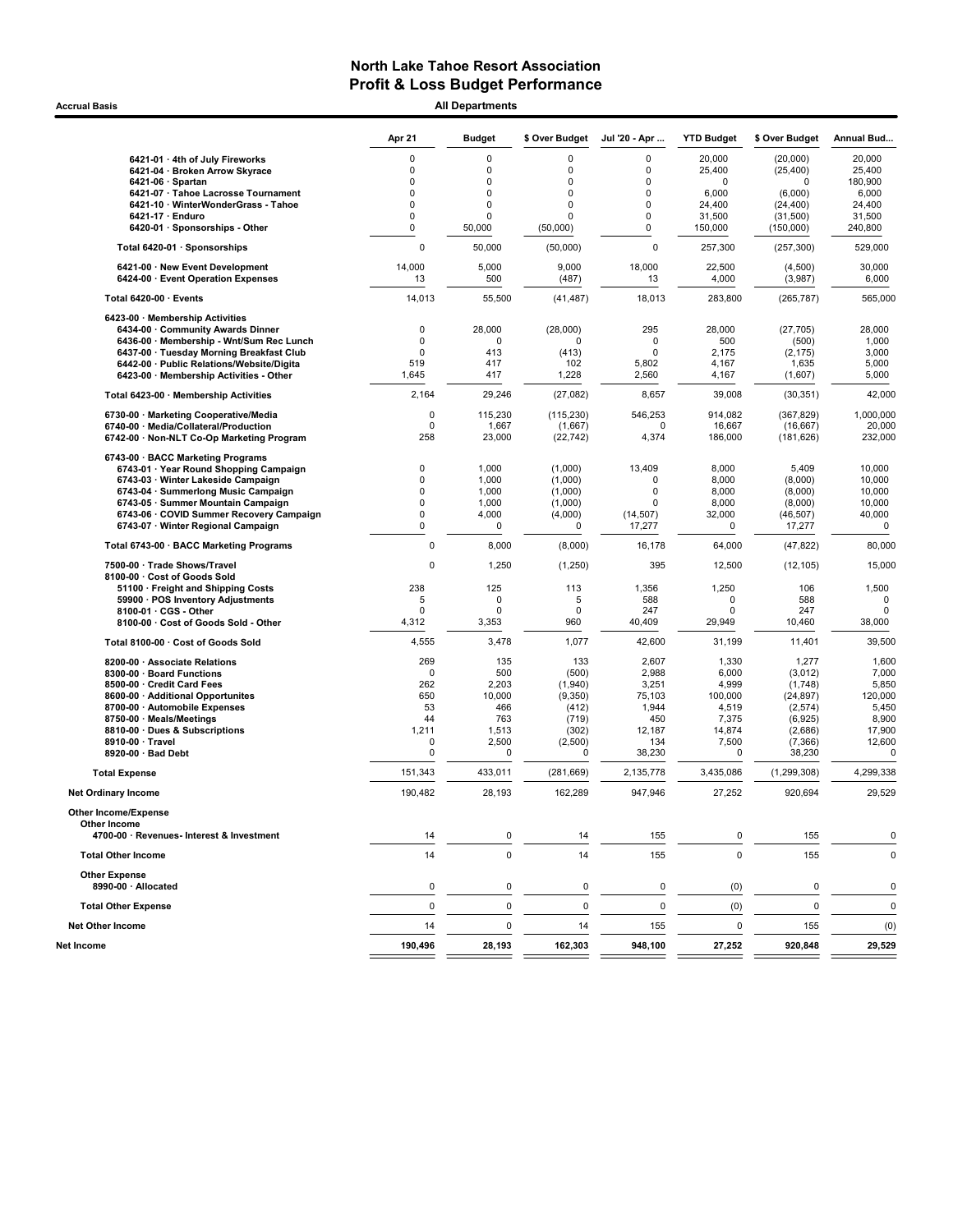## North Lake Tahoe Resort Association Profit & Loss Prev Year Comparison

Accrual Basis July 2020 through April 2021

|                                                                                                                                                                                                                                                                                                                                         | Jul '20 - Apr 21                                                                 | Jul '19 - Apr 20                                                        | \$ Change                                                                        | % Change                                                  |
|-----------------------------------------------------------------------------------------------------------------------------------------------------------------------------------------------------------------------------------------------------------------------------------------------------------------------------------------|----------------------------------------------------------------------------------|-------------------------------------------------------------------------|----------------------------------------------------------------------------------|-----------------------------------------------------------|
| <b>Ordinary Income/Expense</b><br>Income                                                                                                                                                                                                                                                                                                |                                                                                  |                                                                         |                                                                                  |                                                           |
| 4050-00 · County of Placer TOT Funding<br>4200-00 · Membership Dues Revenue<br>4250-00 · Revenues-Membership Activities<br>4250-01 · Community Awards                                                                                                                                                                                   | 2,867,820<br>115,693                                                             | 3,131,500<br>112,305                                                    | (263, 680)<br>3,388                                                              | (8)%<br>3%                                                |
| 4250-05 · Sponsorships                                                                                                                                                                                                                                                                                                                  | 0                                                                                | $\mathbf 0$                                                             | $\mathbf 0$                                                                      | 0%                                                        |
| Total 4250-01 · Community Awards                                                                                                                                                                                                                                                                                                        | $\mathbf 0$                                                                      | 0                                                                       | $\mathbf 0$                                                                      | $0\%$                                                     |
| 4251-00 · Tues AM Breakfast Club<br>4251-01 · Tues AM Breakfast Club Sponsors<br>4251-00 · Tues AM Breakfast Club - Other                                                                                                                                                                                                               | 500<br>$\mathbf 0$                                                               | 3,325<br>4,380                                                          | (2,825)<br>(4, 380)                                                              | (85)%<br>(100)%                                           |
| Total 4251-00 · Tues AM Breakfast Club                                                                                                                                                                                                                                                                                                  | 500                                                                              | 7,705                                                                   | (7,205)                                                                          | (94)%                                                     |
| 4250-00 · Revenues-Membership Activities - Other                                                                                                                                                                                                                                                                                        | 6,290                                                                            | 7,956                                                                   | (1,666)                                                                          | (21)%                                                     |
| Total 4250-00 · Revenues-Membership Activities                                                                                                                                                                                                                                                                                          | 6,790                                                                            | 15,661                                                                  | (8, 871)                                                                         | (57)%                                                     |
| 4253-00 · Revenue- Other<br>4350-00 · Special Events (Marketing)<br>4600-00 · Commissions                                                                                                                                                                                                                                               | 1,525<br>0                                                                       | 1,000<br>$\Omega$                                                       | 525<br>$\Omega$                                                                  | 53%<br>0%                                                 |
| 4601-00 · Commissions - South Shore<br>4600-00 · Commissions - Other                                                                                                                                                                                                                                                                    | $\mathbf 0$<br>$\mathbf 0$                                                       | 10,138<br>34,320                                                        | (10.138)<br>(34, 320)                                                            | (100)%<br>(100)%                                          |
| Total 4600-00 · Commissions                                                                                                                                                                                                                                                                                                             | $\mathbf 0$                                                                      | 44,459                                                                  | (44, 459)                                                                        | (100)%                                                    |
| 46000 · Merchandise Sales<br>4502-00 · Non-Retail VIC income<br>4504-00 · Retail Revenue - Other<br>46000 · Merchandise Sales - Other                                                                                                                                                                                                   | 2,138<br>560<br>76,347                                                           | 9.867<br>0<br>73,746                                                    | (7, 729)<br>560<br>2,601                                                         | (78)%<br>100%<br>4%                                       |
| Total 46000 · Merchandise Sales                                                                                                                                                                                                                                                                                                         | 79,045                                                                           | 83,613                                                                  | (4, 568)                                                                         | (6)%                                                      |
| 4720-00 · Miscellaneous                                                                                                                                                                                                                                                                                                                 | 12,851                                                                           | 0                                                                       | 12,851                                                                           | 100%                                                      |
| <b>Total Income</b>                                                                                                                                                                                                                                                                                                                     | 3,083,724                                                                        | 3,388,538                                                               | (304, 814)                                                                       | (9)%                                                      |
| <b>Cost of Goods Sold</b>                                                                                                                                                                                                                                                                                                               |                                                                                  |                                                                         |                                                                                  |                                                           |
| 52900 · Purchases - Resale Items                                                                                                                                                                                                                                                                                                        | 0                                                                                | $\pmb{0}$                                                               | 0                                                                                | 0%                                                        |
| <b>Total COGS</b>                                                                                                                                                                                                                                                                                                                       | $\mathbf 0$                                                                      | $\pmb{0}$                                                               | $\mathbf 0$                                                                      | 0%                                                        |
| <b>Gross Profit</b>                                                                                                                                                                                                                                                                                                                     | 3,083,724                                                                        | 3,388,538                                                               | (304, 814)                                                                       | (9)%                                                      |
| <b>Expense</b><br>5000-00 · Salaries & Wages<br>5000-01 · In-Market Administration<br>5010-00 · Sales Commissions<br>5020-00 · P/R - Tax Expense<br>5030-00 · P/R - Health Insurance Expense<br>5040-00 · P/R - Workmans Comp<br>5060-00 $\cdot$ 401 (k)<br>5070-00 · Other Benefits and Expenses<br>5000-00 · Salaries & Wages - Other | $\mathbf 0$<br>2,106<br>59,660<br>100,624<br>9,149<br>19,043<br>3,529<br>827,278 | 0<br>15,326<br>60,200<br>101.747<br>7,035<br>26,683<br>2,854<br>724,260 | $\Omega$<br>(13, 220)<br>(541)<br>(1, 124)<br>2,114<br>(7,639)<br>674<br>103,018 | 0%<br>(86)%<br>(1)%<br>(1)%<br>30%<br>(29)%<br>24%<br>14% |
| Total 5000-00 · Salaries & Wages                                                                                                                                                                                                                                                                                                        | 1,021,388                                                                        | 938,106                                                                 | 83,282                                                                           | 9%                                                        |
| $5100-00 \cdot$ Rent<br>$5110-00 \cdot$ Utilities<br>5140-00 · Repairs & Maintenance<br>5150-00 · Office - Cleaning<br>5100-00 · Rent - Other                                                                                                                                                                                           | 8,842<br>6,912<br>5,875<br>133,848                                               | 8,822<br>7,011<br>7,065<br>130,664                                      | 21<br>(100)<br>(1, 190)<br>3,184                                                 | 0%<br>(1)%<br>(17)%<br>2%                                 |
| Total 5100-00 · Rent                                                                                                                                                                                                                                                                                                                    | 155,477                                                                          | 153,562                                                                 | 1,915                                                                            | 1%                                                        |
| 5310-00 · Telephone<br>5320-00 · Telephone                                                                                                                                                                                                                                                                                              | 24,320                                                                           | 20,000                                                                  | 4,320                                                                            | 22%                                                       |
| Total 5310-00 · Telephone                                                                                                                                                                                                                                                                                                               | 24,320                                                                           | 20,000                                                                  | 4,320                                                                            | 22%                                                       |
| 5420-00 · Mail - USPS                                                                                                                                                                                                                                                                                                                   | 1,031                                                                            | 1,417                                                                   | (386)                                                                            | (27)%                                                     |
| 5510-00 · Insurance/Bonding                                                                                                                                                                                                                                                                                                             | 9,083                                                                            | 9,942                                                                   | (859)                                                                            | (9)%                                                      |
| $5520-00 \cdot$ Supplies<br>5525-00 · Supplies- Computer<br>5520-00 · Supplies - Other                                                                                                                                                                                                                                                  | 7,489<br>19,142                                                                  | 855<br>29,254                                                           | 6,633<br>(10, 112)                                                               | 775%<br>(35)%                                             |
| Total 5520-00 $\cdot$ Supplies                                                                                                                                                                                                                                                                                                          | 26,631                                                                           | 30,109                                                                  | (3, 478)                                                                         | (12)%                                                     |
| 5610-00 · Depreciation                                                                                                                                                                                                                                                                                                                  | 1,069                                                                            | 1,180                                                                   | (110)                                                                            | (9)%                                                      |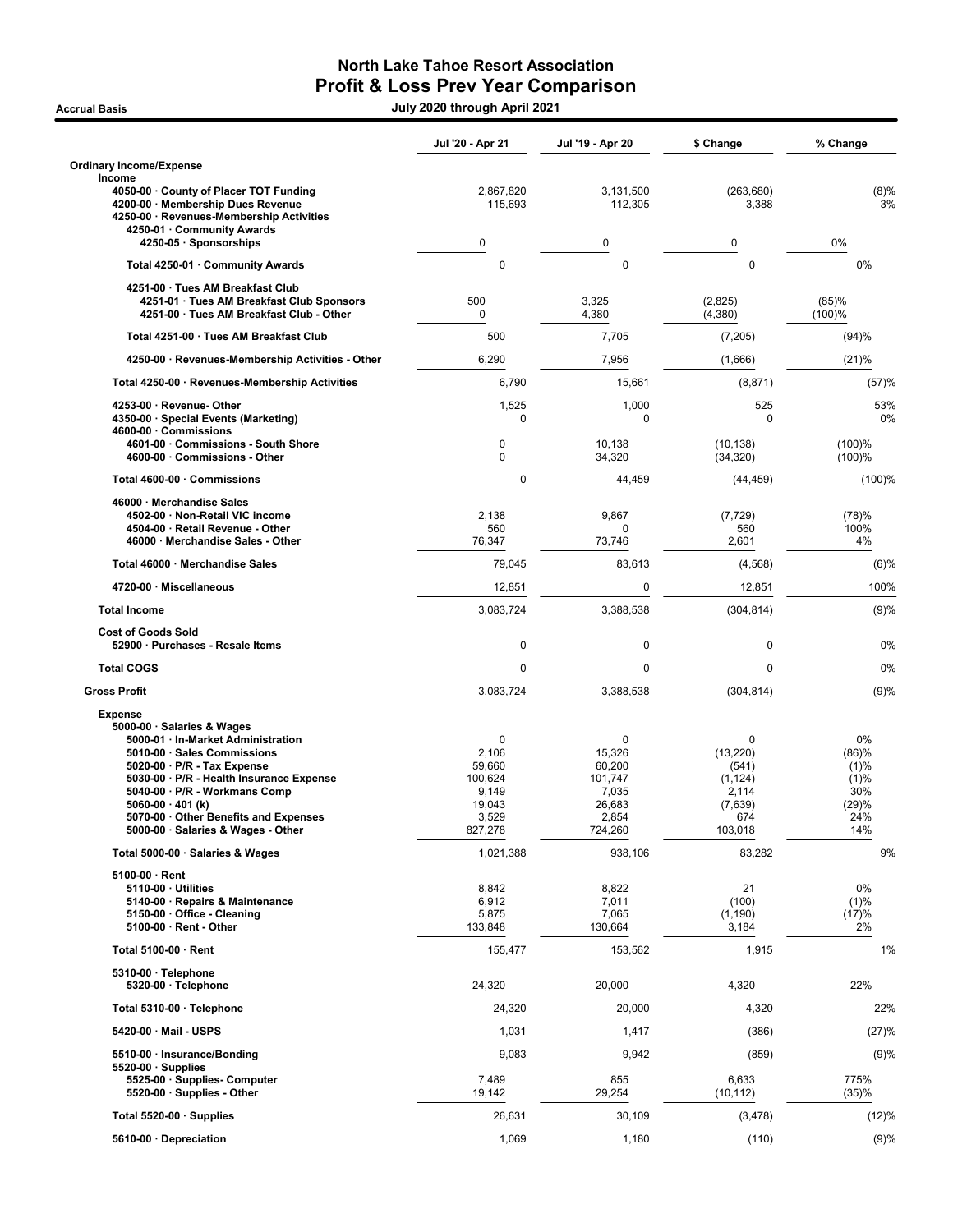### North Lake Tahoe Resort Association Profit & Loss Prev Year Comparison Accrual Basis July 2020 through April 2021

|                                                                             | Jul '20 - Apr 21 | Jul '19 - Apr 20      | \$ Change             | % Change      |
|-----------------------------------------------------------------------------|------------------|-----------------------|-----------------------|---------------|
| 5700-00 · Equipment Support & Maintenance                                   | 21,925           | 22,110                | (185)                 | (1)%          |
| 5710-00 · Taxes, Licenses & Fees                                            | 11,879           | 10,273                | 1,606                 | 16%           |
| 5740-00 · Equipment Rental/Leasing                                          | 4,237            | 7,042                 | (2,804)               | (40)%         |
| 5800-00 · Training Seminars                                                 | 526              | 4,513                 | (3,986)               | (88)%         |
| 5850-00 · Artist of Month - Commissions<br>5900-00 · Professional Fees      | 1,202            | 9,927                 | (8, 726)              | (88)%         |
| 5910-00 · Professional Fees - Attorneys                                     | 5,860            | 4,320                 | 1,540                 | 36%           |
| 5920-00 · Professional Fees - Accountant                                    | 21,800           | 21,825                | (25)                  | $(0)\%$       |
| 5921-00 · Professional Fees - Other                                         | 54,560           | 91,498                | (36,939)              | (40)%         |
| Total 5900-00 · Professional Fees                                           | 82,220           | 117,643               | (35, 424)             | (30)%         |
| $6020-00 \cdot$ Programs<br>6016-00 · Special Event Partnership             | 1,426            | 20,954                | (19, 529)             | (93)%         |
| Total 6020-00 · Programs                                                    | 1,426            | 20,954                | (19, 529)             | (93)%         |
| $6420-00 \cdot$ Events                                                      |                  |                       |                       |               |
| 6420-01 · Sponsorships<br>6023-00 · Autumn Food & Wine                      | 0                | 34,668                | (34, 668)             | (100)%        |
| 6421-04 · Broken Arrow Skyrace                                              | 0                | $\Omega$              | $\Omega$              | 0%            |
| $6421-06 \cdot$ Spartan                                                     | 0                | 254,019               | (254, 019)            | (100)%        |
| 6421-07 · Tahoe Lacrosse Tournament                                         | 0                | 6,000                 | (6,000)               | (100)%        |
| 6421-10 · WinterWonderGrass - Tahoe                                         | 0                | 21,120                | (21, 120)             | (100)%        |
| 6421-13 · Big Blue Adventure<br>6421-16 · Mountain Travel Symposium         | 0<br>0           | 0<br>10,078           | 0<br>(10,078)         | 0%<br>(100)%  |
| Total 6420-01 · Sponsorships                                                | 0                | 325,885               | (325, 885)            | (100)%        |
| 6421-00 · New Event Development<br>6424-00 · Event Operation Expenses       | 18,000<br>13     | $\mathbf 0$<br>1,617  | 18,000<br>(1,604)     | 100%<br>(99)% |
| Total 6420-00 · Events                                                      | 18,013           | 327,502               | (309, 489)            | (95)%         |
| 6423-00 · Membership Activities                                             |                  |                       |                       |               |
| 6434-00 Community Awards Dinner                                             | 295              | 1,222                 | (927)                 | (76)%         |
| 6436-00 · Membership - Wnt/Sum Rec Lunch                                    | 0                | 633                   | (633)                 | (100)%        |
| 6437-00 · Tuesday Morning Breakfast Club                                    | $\mathbf 0$      | 2,724                 | (2,724)               | (100)%        |
| 6442-00 · Public Relations/Website/Digita                                   | 5,802            | 4,555                 | 1,247                 | 27%           |
| $6444-00 \cdot Trades$<br>6423-00 · Membership Activities - Other           | 0<br>2,560       | $\mathbf 0$<br>13,280 | 0<br>(10, 720)        | 0%<br>(81)%   |
| Total 6423-00 · Membership Activities                                       | 8,657            | 22,414                | (13, 757)             | (61)%         |
| 6730-00 · Marketing Cooperative/Media                                       | 546,253          | 1,344,959             | (798, 706)            | (59)%         |
| 6740-00 · Media/Collateral/Production                                       | 0                | 413                   | (413)                 | (100)%        |
| 6742-00 · Non-NLT Co-Op Marketing Program                                   | 4,374            | 9,744                 | (5,370)               | (55)%         |
| 6743-00 · BACC Marketing Programs<br>6743-01 · Year Round Shopping Campaign | 13,409           | 10,557                | 2,852                 | 27%           |
| 6743-03 · Winter Lakeside Campaign                                          | 0                | 19,788                | (19,788)              | (100)%        |
| 6743-04 · Summerlong Music Campaign                                         | $\mathbf 0$      | 0                     | 0                     | $0\%$         |
| 6743-05 · Summer Mountain Campaign                                          | 0                | (1,000)               | 1,000                 | 100%          |
| 6743-06 · COVID Summer Recovery Campaign                                    | (14, 507)        | 0                     | (14, 507)             | (100)%        |
| 6743-07 · Winter Regional Campaign                                          | 17,277           | 0                     | 17,277                | 100%          |
| Total 6743-00 · BACC Marketing Programs                                     | 16,178           | 29,345                | (13, 166)             | (45)%         |
| 7500-00 · Trade Shows/Travel<br>8100-00 · Cost of Goods Sold                | 395              | 3,722                 | (3,327)               | (89)%         |
| 51100 · Freight and Shipping Costs                                          | 1,356            | 885                   | 470                   | 53%           |
| 52500 · Purchase Discounts                                                  | 0                | (101)                 | 101                   | 100%          |
| 59900 · POS Inventory Adjustments                                           | 588              | 351                   | 237                   | 68%           |
| 8100-01 · CGS - Other                                                       | 247              | $\mathbf 0$           | 247                   | 100%          |
| 8100-00 · Cost of Goods Sold - Other                                        | 40,409           | 39,399                | 1,010                 | 3%            |
| Total 8100-00 · Cost of Goods Sold                                          | 42,600           | 40,535                | 2,065                 | 5%            |
| 8200-00 · Associate Relations<br>8300-00 · Board Functions                  | 2,607            | 1,042<br>21,632       | 1,565                 | 150%<br>(86)% |
| 8500-00 Credit Card Fees                                                    | 2,988<br>3,251   | 4,588                 | (18, 645)<br>(1, 337) | (29)%         |
| 8600-00 · Additional Opportunites                                           | 75,103           | 0                     | 75,103                | 100%          |
| 8700-00 · Automobile Expenses                                               | 1,944            | 2,056                 | (112)                 | (5)%          |
| 8750-00 · Meals/Meetings                                                    | 450              | 1,369                 | (919)                 | (67)%         |
| 8810-00 · Dues & Subscriptions                                              | 12,187           | 6,424                 | 5,763                 | 90%           |
| 8910-00 · Travel                                                            | 134              | 0                     | 134                   | 100%          |
| 8920-00 · Bad Debt                                                          | 38,230           | 3,199                 | 35,031                | 1,095%        |
| <b>Total Expense</b>                                                        | 2,135,778        | 3,165,722             | (1,029,944)           | (33)%         |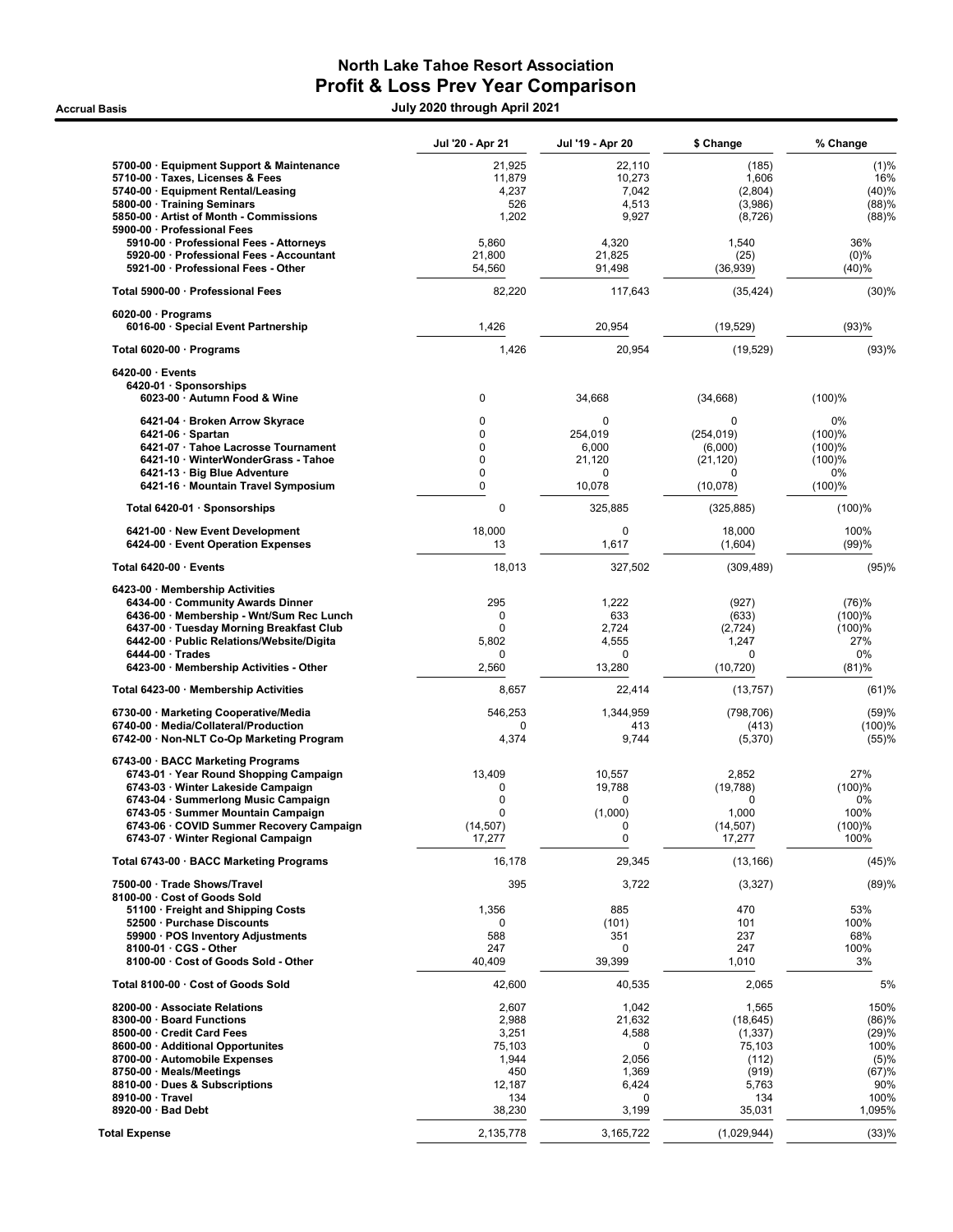### North Lake Tahoe Resort Association Profit & Loss Prev Year Comparison Accrual Basis July 2020 through April 2021

|                                                    | Jul '20 - Apr 21 | Jul '19 - Apr 20 | \$ Change | % Change |
|----------------------------------------------------|------------------|------------------|-----------|----------|
| <b>Net Ordinary Income</b>                         | 947,946          | 222,816          | 725,130   | 325%     |
| <b>Other Income/Expense</b><br><b>Other Income</b> |                  |                  |           |          |
| 4700-00 · Revenues- Interest & Investment          | 155              | 224              | (70)      | (31)%    |
| <b>Total Other Income</b>                          | 155              | 224              | (70)      | (31)%    |
| <b>Other Expense</b>                               |                  |                  |           |          |
| <b>Balancing Adjustments</b>                       | 0                | 0                | $\Omega$  | 0%       |
| 8990-00 · Allocated                                |                  |                  |           | 0%       |
| <b>Total Other Expense</b>                         |                  | $\Omega$         |           | 0%       |
| <b>Net Other Income</b>                            | 155              | 224              | (70)      | (31)%    |
| Net Income                                         | 948,100          | 223,040          | 725,061   | 325%     |
|                                                    |                  |                  |           |          |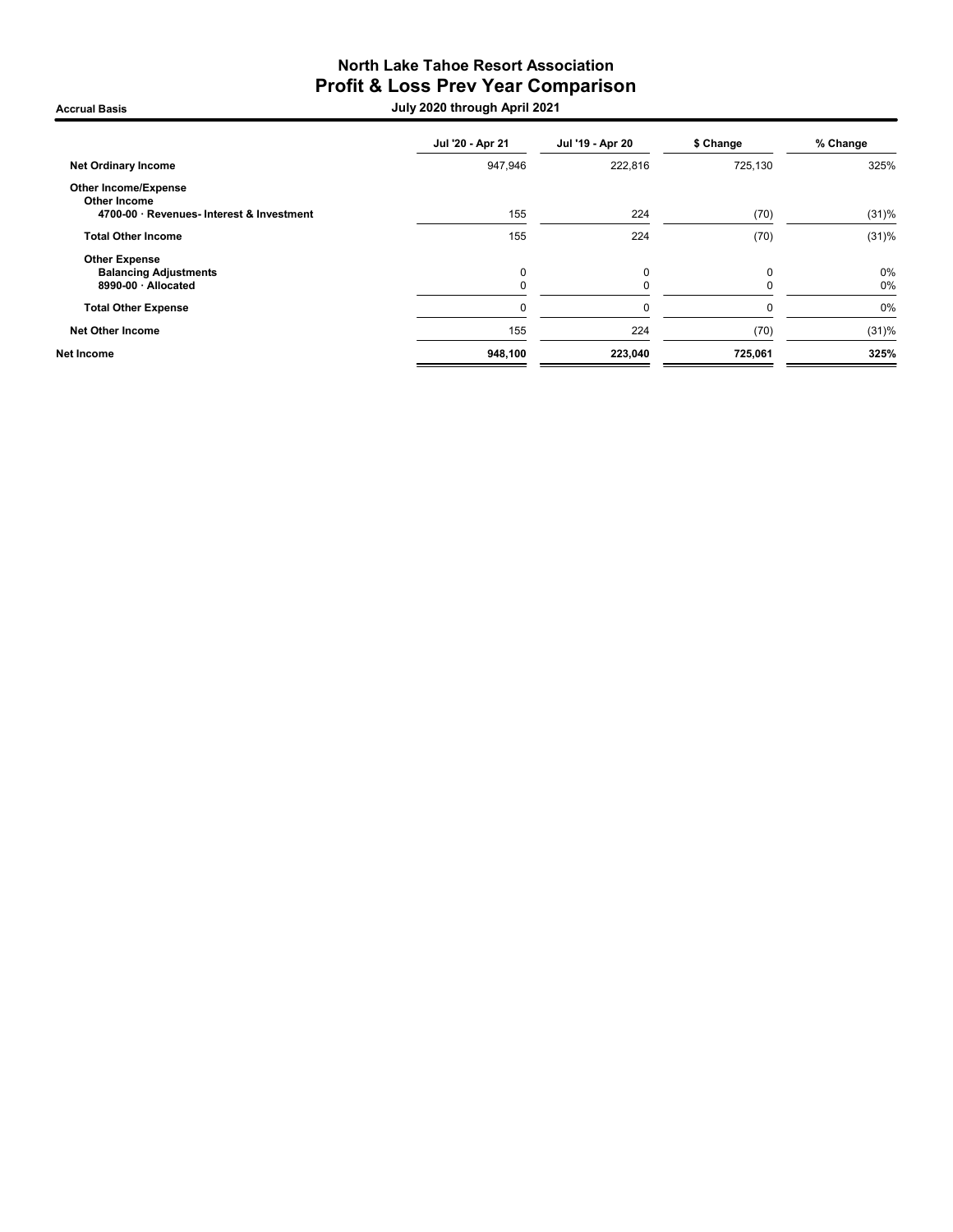Apr 21 Budget \$ Over Budget Jul '20 - Apr 21 YTD Budget \$ Over Budget Annual Budget Ordinary Income/Expense Income 4050-00 · County of Placer TOT Funding 229,818 295,318 (65,500) 1,991,001 2,344,551 (353,550) 2,983,682 4253-00 · Revenue- Other 0 1,525 0 1,525 0 4720-00 · Miscellaneous 0 1,250 Total Income 229,818 295,318 (65,500) 1,993,776 2,344,551 (350,775) 2,983,682 Gross Profit 229,818 295,318 (65,500) 1,993,776 2,344,551 (350,775) 2,983,682 Expense & Wages<br>- 1.9800-00 · Salaries & Wages<br>- 1.980-00 · P/R - Health Insurance Expense - 1.945 - 1.945 - 1.967 - 1.922) - 1.9246 - 1.925 - 1.925 - 1.925<br>- 1.990-00 · P/R - Workmans Comp - Super- 1.990 - 1.990 - 1.990 -5060-00 · 401 (k) 815 833 (19) 8,242 8,333 (91) 10,000 5070-00 · Other Benefits and Expenses 32 142 (110) 736 1,417 (681) 1,700 5000-00 · Salaries & Wages - Other 22,414 22,299 115 224,711 222,993 1,718 267,592 Total 5000-00 · Salaries & Wages 27,322 29,066 (1,744) 284,600 29,066 290,660 (6,060) 348,792 5100-00 Rent Rent Maintenance<br>1999-00 Repairs & Maintenance (157) 1,43 (168) 1,49 (179) 1,49 (158 (168 (168 (168 (168 )<br>1990 Handre - Cleaning 1,40 (189 / 180 / 180 (170 ) 1,85 (169 / 1,872 / 1,890 (188 )<br>1990 - 1,695 (1,8 Total 5100-00 · Rent 2,527 2,895 (368) 25,296 27,812 (2,515) 33,532 5310-00 · Telephone 5320-00 · Telephone 619 549 70 5,614 5,490 125 6,588 Total 5310-00 · Telephone 619 6,588 6,588 6,588 6,588 6,588 6,588 6,588 6,588 6,588 6,588 6,588 6,588 6,588 6,588 5420-00 · Mail - USPS 53 0 53 185 0 185 0 5520-00 · Supplies<br>5525-00 · Supplies- Computer 0<br>5520-00 · Supplies - Other 66 1,716 (1,650) 714 17,162 (16,448) 20,594 Total 5520-00 · Supplies 66 1,716 (1,650) 4,096 17,162 (13,066) 20,594 5700-00 Equipment Support & Maintenance (125 f) the formulation of the control of the control of the formulatio<br>5710-00 Fauses, Licenses & Fees (1) the formulation of the formulation of the control of the formulation of th 5910-00 · Professional Fees - Attorneys 0 125 (125) 0 1,250 (1,250) 1,500 Accrual Basis **11 - Marketing** 

| 5910-00 · Professional Fees - Attorneys<br>5921-00 · Professional Fees - Other                                                                                                                                                                                                   | 0<br>$\Omega$                                                                    | 125<br>1,125                                          | (125)<br>(1, 125)                                                                      | 0<br>$\Omega$                                                                   | 1,250<br>11,250                                                         | (1,250)<br>(11,250)                                                                | 1,500<br>13,500                                                     |
|----------------------------------------------------------------------------------------------------------------------------------------------------------------------------------------------------------------------------------------------------------------------------------|----------------------------------------------------------------------------------|-------------------------------------------------------|----------------------------------------------------------------------------------------|---------------------------------------------------------------------------------|-------------------------------------------------------------------------|------------------------------------------------------------------------------------|---------------------------------------------------------------------|
| Total 5900-00 · Professional Fees                                                                                                                                                                                                                                                | $\Omega$                                                                         | 1,250                                                 | (1,250)                                                                                | $\Omega$                                                                        | 12,500                                                                  | (12,500)                                                                           | 15,000                                                              |
| 5941-00 · Research & Planning<br>$6020-00 \cdot$ Programs                                                                                                                                                                                                                        | $\Omega$                                                                         | 0                                                     | $\Omega$                                                                               | $\Omega$                                                                        | 25,000                                                                  | (25,000)                                                                           | 40,000                                                              |
| 6016-00 · Special Event Partnership<br>6018-00 · Business Assoc. Grants                                                                                                                                                                                                          | 1,900<br>$\Omega$                                                                | 10,000<br>0                                           | (8, 100)<br>$\Omega$                                                                   | 1,426<br>$\Omega$                                                               | 33.750<br>15,000                                                        | (32, 324)<br>(15,000)                                                              | 50,000<br>30,000                                                    |
| Total 6020-00 · Programs                                                                                                                                                                                                                                                         | 1,900                                                                            | 10,000                                                | (8, 100)                                                                               | 1,426                                                                           | 48,750                                                                  | (47, 324)                                                                          | 80,000                                                              |
| 6420-00 · Events<br>6420-01 · Sponsorships<br>6421-01 · 4th of July Fireworks<br>6421-04 · Broken Arrow Skyrace<br>6421-06 · Spartan<br>6421-07 · Tahoe Lacrosse Tournament<br>6421-10 · WinterWonderGrass - Tahoe<br>6421-17 · Enduro<br>6420-01 · Sponsorships - Other         | $\Omega$<br>$\Omega$<br>$\Omega$<br>$\Omega$<br>$\Omega$<br>$\Omega$<br>$\Omega$ | 0<br>0<br>$\mathbf 0$<br>$\Omega$<br>O<br>O<br>50,000 | $\mathbf 0$<br>$\mathbf 0$<br>$\Omega$<br>$\Omega$<br>$\Omega$<br>$\Omega$<br>(50,000) | $\Omega$<br>$\Omega$<br>0<br>$\Omega$<br>$\Omega$<br>$\mathbf 0$<br>$\mathbf 0$ | 20,000<br>25,400<br>$\mathbf 0$<br>6,000<br>24,400<br>31.500<br>150,000 | (20,000)<br>(25, 400)<br>$\Omega$<br>(6,000)<br>(24, 400)<br>(31,500)<br>(150,000) | 20,000<br>25,400<br>180,900<br>6,000<br>24,400<br>31.500<br>240,800 |
| Total 6420-01 · Sponsorships                                                                                                                                                                                                                                                     | $\mathbf 0$                                                                      | 50,000                                                | (50,000)                                                                               | $\mathbf 0$                                                                     | 257,300                                                                 | (257, 300)                                                                         | 529,000                                                             |
| 6421-00 · New Event Development<br>6424-00 · Event Operation Expenses                                                                                                                                                                                                            | 14,000<br>13                                                                     | 5,000<br>500                                          | 9,000<br>(487)                                                                         | 18,000<br>13                                                                    | 22.500<br>4,000                                                         | (4,500)<br>(3,987)                                                                 | 30,000<br>6.000                                                     |
| Total 6420-00 · Events                                                                                                                                                                                                                                                           | 14,013                                                                           | 55,500                                                | (41, 487)                                                                              | 18,013                                                                          | 283,800                                                                 | (265, 787)                                                                         | 565,000                                                             |
| 6423-00 · Membership Activities<br>6442-00 · Public Relations/Website/Digita                                                                                                                                                                                                     | $\mathbf 0$                                                                      |                                                       |                                                                                        | 600                                                                             |                                                                         |                                                                                    |                                                                     |
| Total 6423-00 · Membership Activities                                                                                                                                                                                                                                            | $\Omega$                                                                         |                                                       |                                                                                        | 600                                                                             |                                                                         |                                                                                    |                                                                     |
| 6730-00 · Marketing Cooperative/Media<br>6742-00 · Non-NLT Co-Op Marketing Program                                                                                                                                                                                               | $\mathbf 0$<br>58                                                                | 110.190<br>22,000                                     | (110, 190)<br>(21, 942)                                                                | 503,399<br>2,374                                                                | 851.105<br>176,000                                                      | (347, 706)<br>(173, 626)                                                           | 925,000<br>220,000                                                  |
| 6743-00 · BACC Marketing Programs<br>6743-01 · Year Round Shopping Campaign<br>6743-03 · Winter Lakeside Campaign<br>6743-04 · Summerlong Music Campaign<br>6743-05 · Summer Mountain Campaign<br>6743-06 · COVID Summer Recovery Campaign<br>6743-07 · Winter Regional Campaign | $\Omega$<br>$\Omega$<br>$\Omega$<br>$\Omega$<br>$\Omega$<br>$\Omega$             | 1,000<br>1,000<br>1,000<br>1.000<br>4,000<br>0        | (1,000)<br>(1,000)<br>(1,000)<br>(1,000)<br>(4,000)<br>$\Omega$                        | 13,409<br>$\Omega$<br>$\Omega$<br>$\Omega$<br>(14, 507)<br>17,277               | 8,000<br>8,000<br>8,000<br>8.000<br>32,000<br>$\Omega$                  | 5,409<br>(8,000)<br>(8,000)<br>(8,000)<br>(46, 507)<br>17,277                      | 10,000<br>10,000<br>10,000<br>10,000<br>40,000<br>$\mathbf 0$       |
| Total 6743-00 · BACC Marketing Programs                                                                                                                                                                                                                                          | $\Omega$                                                                         | 8,000                                                 | (8,000)                                                                                | 16,178                                                                          | 64,000                                                                  | (47, 822)                                                                          | 80,000                                                              |
| 7500-00 · Trade Shows/Travel<br>8200-00 Associate Relations<br>8600-00 · Additional Opportunites<br>8700-00 · Automobile Expenses<br>8750-00 · Meals/Meetings<br>8810-00 · Dues & Subscriptions<br>8910-00 · Travel<br>8920-00 · Bad Debt                                        | 0<br>0<br>$\Omega$<br>14<br>$\mathbf 0$<br>32<br>$\mathbf 0$<br>$\Omega$         | 0<br>23<br>7,917<br>136<br>250<br>259<br>2,500        | $\Omega$<br>(23)<br>(7, 917)<br>(122)<br>(250)<br>(227)<br>(2,500)                     | 395<br>168<br>68,603<br>317<br>16<br>465<br>$\Omega$<br>556                     | $\Omega$<br>205<br>79,167<br>1,227<br>2,250<br>2,332<br>7,500           | 395<br>(36)<br>(10, 564)<br>(910)<br>(2, 234)<br>(1, 867)<br>(7,500)               | $\mathbf 0$<br>250<br>95,000<br>1,500<br>2,750<br>2,850<br>11,100   |
| <b>Total Expense</b>                                                                                                                                                                                                                                                             | 46,741                                                                           | 253.193                                               | (206, 451)                                                                             | 933,490                                                                         | 1,904,375                                                               | (970, 885)                                                                         | 2,459,256                                                           |
| <b>Net Ordinary Income</b>                                                                                                                                                                                                                                                       | 183,077                                                                          | 42,125                                                | 140,951                                                                                | 1,060,286                                                                       | 440,176                                                                 | 620,110                                                                            | 524,426                                                             |
| <b>Other Income/Expense</b><br>Other Income<br>4700-00 · Revenues- Interest & Investment                                                                                                                                                                                         | 14                                                                               | 0                                                     | 14                                                                                     | 155                                                                             | 0                                                                       | 155                                                                                | $\Omega$                                                            |
| <b>Total Other Income</b>                                                                                                                                                                                                                                                        | 14                                                                               | $\mathbf 0$                                           | 14                                                                                     | 155                                                                             | $\mathbf 0$                                                             | 155                                                                                | $\Omega$                                                            |
| <b>Other Expense</b><br>8990-00 · Allocated                                                                                                                                                                                                                                      | 27,541                                                                           | 42,125                                                | (14, 584)                                                                              | 345,065                                                                         | 440,176                                                                 | (95, 111)                                                                          | 524,426                                                             |
|                                                                                                                                                                                                                                                                                  |                                                                                  |                                                       |                                                                                        |                                                                                 |                                                                         |                                                                                    |                                                                     |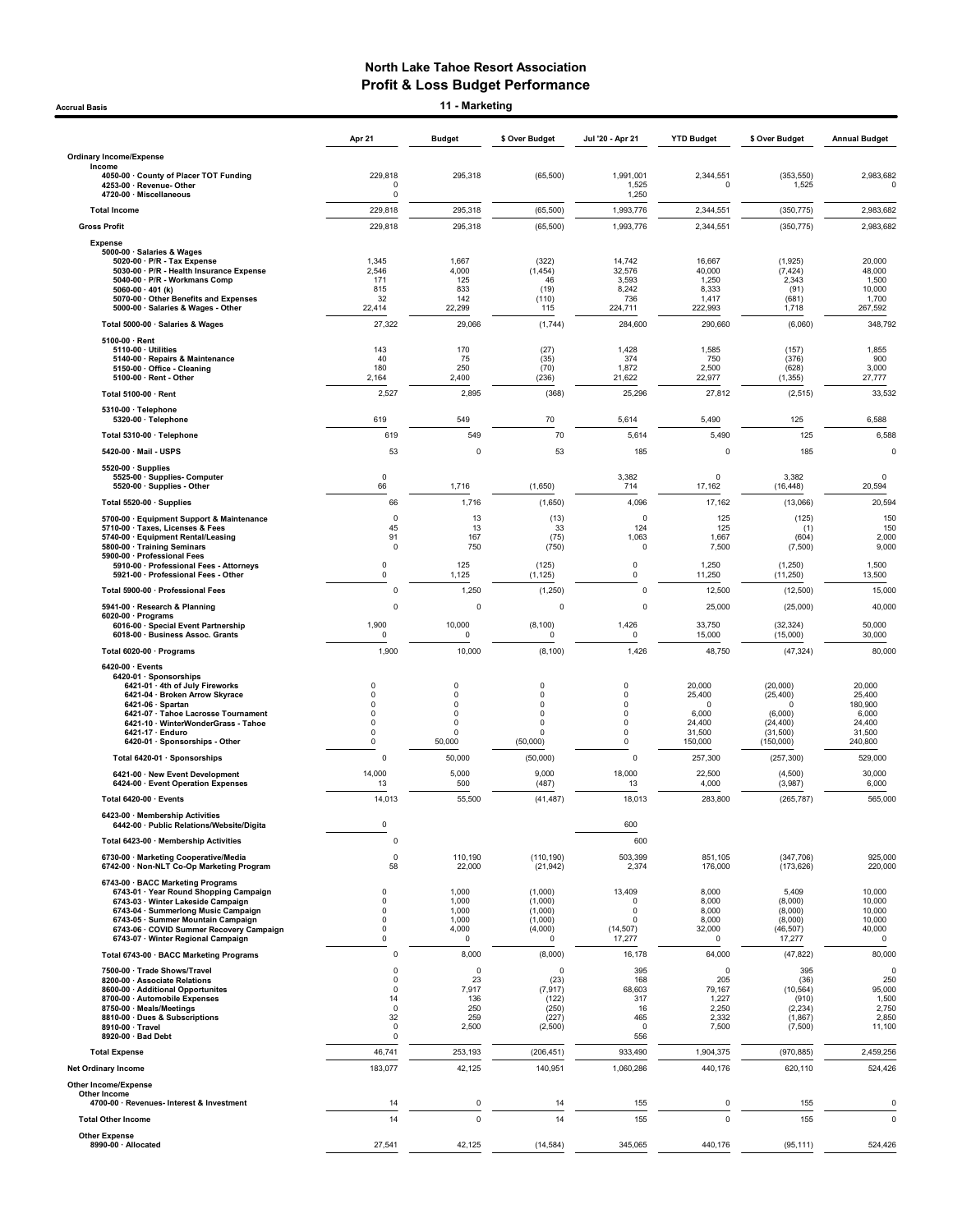| <b>Accrual Basis</b>       |           | 11 - Marketing |                |                  |                   |                |                      |  |  |
|----------------------------|-----------|----------------|----------------|------------------|-------------------|----------------|----------------------|--|--|
|                            | Apr 21    | <b>Budget</b>  | \$ Over Budget | Jul '20 - Apr 21 | <b>YTD Budget</b> | \$ Over Budget | <b>Annual Budget</b> |  |  |
| <b>Total Other Expense</b> | 27.541    | 42.125         | (14, 584)      | 345,065          | 440.176           | (95, 111)      | 524,426              |  |  |
| <b>Net Other Income</b>    | (27, 527) | (42, 125)      | 14,598         | (344.910)        | (440, 176)        | 95,266         | (524, 426)           |  |  |
| Net Income                 | 155.550   |                | 155.550        | 715.376          | (0)               | 715.376        |                      |  |  |
|                            |           |                |                |                  |                   |                |                      |  |  |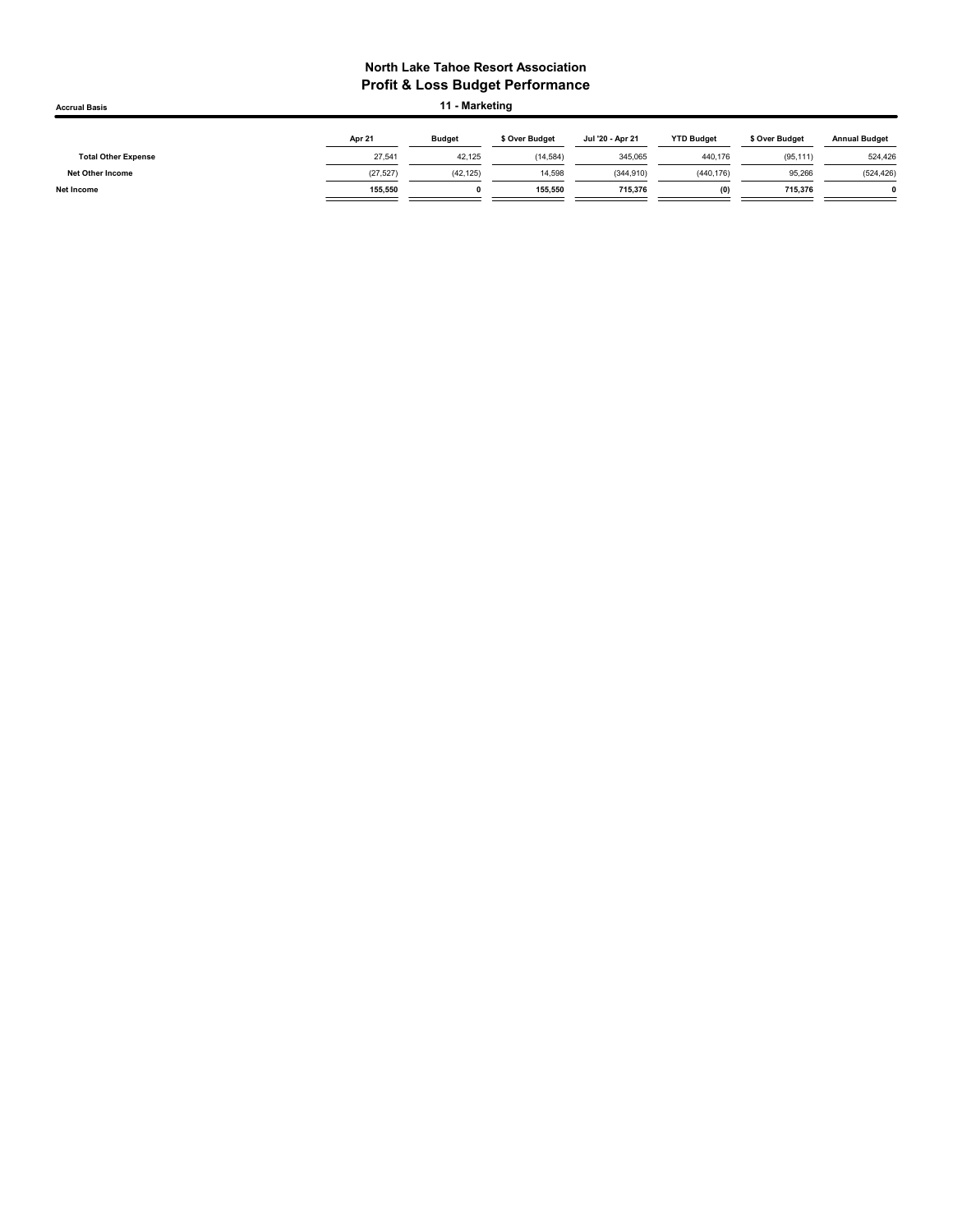| 30 - Conference<br><b>Accrual Basis</b>                                                                                                                                                                                                                                                           |                                                             |                                                             |                                                          |                                                                         |                                                           |                                                             |                                                                     |  |  |
|---------------------------------------------------------------------------------------------------------------------------------------------------------------------------------------------------------------------------------------------------------------------------------------------------|-------------------------------------------------------------|-------------------------------------------------------------|----------------------------------------------------------|-------------------------------------------------------------------------|-----------------------------------------------------------|-------------------------------------------------------------|---------------------------------------------------------------------|--|--|
|                                                                                                                                                                                                                                                                                                   | Apr 21                                                      | <b>Budget</b>                                               | \$ Over Budget                                           | Jul '20 - Apr 21                                                        | <b>YTD Budget</b>                                         | \$ Over Budget                                              | <b>Annual Budget</b>                                                |  |  |
| <b>Ordinary Income/Expense</b><br>Income                                                                                                                                                                                                                                                          |                                                             |                                                             |                                                          |                                                                         |                                                           |                                                             |                                                                     |  |  |
| 4050-00 · County of Placer TOT Funding                                                                                                                                                                                                                                                            | 31,425                                                      | 31,425                                                      | $\mathbf 0$                                              | 321,262                                                                 | 321,262                                                   | $\mathbf 0$                                                 | 384,054                                                             |  |  |
| <b>Total Income</b>                                                                                                                                                                                                                                                                               | 31,425                                                      | 31,425                                                      | $\Omega$                                                 | 321,262                                                                 | 321,262                                                   | $\Omega$                                                    | 384,054                                                             |  |  |
| <b>Gross Profit</b>                                                                                                                                                                                                                                                                               | 31,425                                                      | 31,425                                                      | $\Omega$                                                 | 321,262                                                                 | 321,262                                                   | $\Omega$                                                    | 384,054                                                             |  |  |
| <b>Expense</b><br>5000-00 · Salaries & Wages<br>5010-00 · Sales Commissions<br>5020-00 · P/R - Tax Expense<br>5030-00 · P/R - Health Insurance Expense<br>5040-00 · P/R - Workmans Comp<br>$5060-00 \cdot 401$ (k)<br>5070-00 · Other Benefits and Expenses<br>5000-00 · Salaries & Wages - Other | $\mathbf 0$<br>1,131<br>2,285<br>108<br>617<br>56<br>16,485 | $\mathbf 0$<br>1,157<br>2,042<br>167<br>500<br>38<br>14,030 | $\mathbf 0$<br>(26)<br>243<br>(59)<br>117<br>18<br>2,455 | 2.106<br>11,681<br>22,449<br>2,341<br>5,815<br>869<br>151,889           | 0<br>11,572<br>20,417<br>1,667<br>5,000<br>375<br>140,304 | 2.106<br>109<br>2,033<br>675<br>815<br>494<br>11,584        | $\mathbf 0$<br>13,886<br>24,500<br>2.000<br>6,000<br>450<br>168,365 |  |  |
| Total 5000-00 · Salaries & Wages                                                                                                                                                                                                                                                                  | 20,681                                                      | 17,933                                                      | 2,748                                                    | 197,150                                                                 | 179,334                                                   | 17,816                                                      | 215,201                                                             |  |  |
| $5100-00 \cdot$ Rent<br>$5110-00 \cdot$ Utilities<br>5140-00 · Repairs & Maintenance<br>5150-00 Office - Cleaning<br>$5100-00 \cdot$ Rent - Other                                                                                                                                                 | 103<br>28<br>133<br>1,422                                   | 75<br>22<br>142<br>1,167                                    | 28<br>6<br>(8)<br>255                                    | 969<br>275<br>1,306<br>14,218                                           | 750<br>217<br>1,417<br>11,667                             | 219<br>58<br>(111)<br>2,551                                 | 900<br>260<br>1,700<br>14,000                                       |  |  |
| Total 5100-00 · Rent                                                                                                                                                                                                                                                                              | 1,686                                                       | 1,405                                                       | 281                                                      | 16,768                                                                  | 14,050                                                    | 2,718                                                       | 16,860                                                              |  |  |
| 5310-00 · Telephone<br>5320-00 · Telephone                                                                                                                                                                                                                                                        | 479                                                         | 267                                                         | 212                                                      | 4.241                                                                   | 2.667                                                     | 1,574                                                       | 3.200                                                               |  |  |
| Total 5310-00 · Telephone                                                                                                                                                                                                                                                                         | 479                                                         | 267                                                         | 212                                                      | 4,241                                                                   | 2,667                                                     | 1,574                                                       | 3,200                                                               |  |  |
| 5420-00 · Mail - USPS                                                                                                                                                                                                                                                                             | 36                                                          | 17                                                          | 20                                                       | 127                                                                     | 167                                                       | (39)                                                        | 200                                                                 |  |  |
| $5520-00 \cdot$ Supplies<br>5525-00 · Supplies- Computer<br>5520-00 · Supplies - Other                                                                                                                                                                                                            | $\mathbf 0$<br>38                                           | 45<br>113                                                   | (45)<br>(75)                                             | 1,232<br>440                                                            | 450<br>1,125                                              | 782<br>(685)                                                | 540<br>1,350                                                        |  |  |
| Total 5520-00 · Supplies                                                                                                                                                                                                                                                                          | 38                                                          | 158                                                         | (120)                                                    | 1,672                                                                   | 1,575                                                     | 97                                                          | 1,890                                                               |  |  |
| 5710-00 · Taxes, Licenses & Fees<br>5740-00 · Equipment Rental/Leasing<br>5800-00 · Training Seminars<br>6730-00 · Marketing Cooperative/Media<br>8200-00 · Associate Relations<br>8750-00 · Meals/Meetings<br>8810-00 · Dues & Subscriptions                                                     | $\mathbf 0$<br>40<br>$\mathbf 0$<br>0<br>$\Omega$<br>0<br>0 | 8<br>83<br>1,000<br>5,040<br>29<br>63                       | (8)<br>(43)<br>(1,000)<br>(5,040)<br>(29)<br>(63)        | 120<br>492<br>$\mathbf 0$<br>42,853<br>28<br>$\mathbf 0$<br>$\mathbf 0$ | 83<br>833<br>2,000<br>62,977<br>$\Omega$<br>292<br>625    | 36<br>(342)<br>(2,000)<br>(20, 124)<br>28<br>(292)<br>(625) | 100<br>1,000<br>2,000<br>75,000<br>$\Omega$<br>350<br>750           |  |  |
| <b>Total Expense</b>                                                                                                                                                                                                                                                                              | 22,960                                                      | 26,003                                                      | (3,043)                                                  | 263,451                                                                 | 264,603                                                   | (1, 152)                                                    | 316,551                                                             |  |  |
| <b>Net Ordinary Income</b>                                                                                                                                                                                                                                                                        | 8,465                                                       | 5,422                                                       | 3,043                                                    | 57,810                                                                  | 56,658                                                    | 1,152                                                       | 67,503                                                              |  |  |
| Other Income/Expense<br><b>Other Expense</b>                                                                                                                                                                                                                                                      | 3,544                                                       | 5,422                                                       |                                                          | 44,398                                                                  | 56,659                                                    |                                                             | 67,503                                                              |  |  |
| 8990-00 · Allocated                                                                                                                                                                                                                                                                               |                                                             |                                                             | (1,879)                                                  |                                                                         |                                                           | (12, 261)                                                   |                                                                     |  |  |
| <b>Total Other Expense</b>                                                                                                                                                                                                                                                                        | 3,544                                                       | 5,422                                                       | (1, 879)                                                 | 44,398                                                                  | 56,659                                                    | (12, 261)                                                   | 67,503                                                              |  |  |
| <b>Net Other Income</b>                                                                                                                                                                                                                                                                           | (3, 544)                                                    | (5, 422)                                                    | 1,879                                                    | (44, 398)                                                               | (56, 659)                                                 | 12,261                                                      | (67, 503)                                                           |  |  |
| <b>Net Income</b>                                                                                                                                                                                                                                                                                 | 4,921                                                       | (0)                                                         | 4,921                                                    | 13,413                                                                  | (0)                                                       | 13,413                                                      | $\mathbf{0}$                                                        |  |  |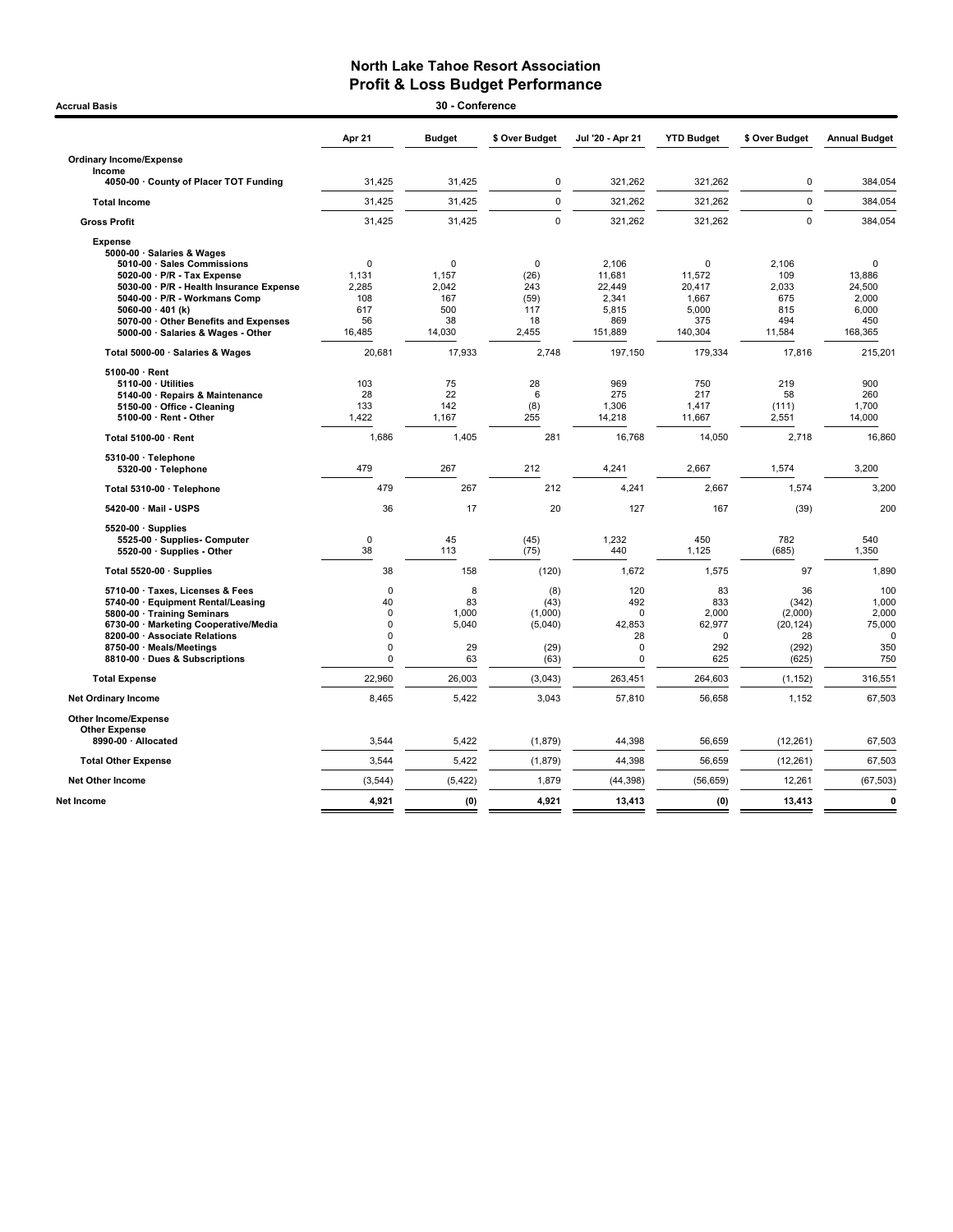Accrual Basis 42 - Visitor Center

|                                                                                  | Apr 21               | <b>Budget</b>      | \$ Over Budget   | Jul '20 - Apr 21   | <b>YTD Budget</b> | \$ Over Budget        | <b>Annual Budget</b> |
|----------------------------------------------------------------------------------|----------------------|--------------------|------------------|--------------------|-------------------|-----------------------|----------------------|
| <b>Ordinary Income/Expense</b>                                                   |                      |                    |                  |                    |                   |                       |                      |
| Income                                                                           | 37,542               | 37,542             | $\mathbf 0$      | 382,644            | 382,645           | (1)                   | 457,711              |
| 4050-00 · County of Placer TOT Funding<br>46000 · Merchandise Sales              |                      |                    |                  |                    |                   |                       |                      |
| 4502-00 · Non-Retail VIC income<br>4504-00 · Retail Revenue - Other              | 155<br>$\Omega$      | 0<br>$\Omega$      | 155<br>$\Omega$  | 2,138<br>560       | 0<br>$\Omega$     | 2,138<br>560          | 0<br>$\Omega$        |
| 46000 · Merchandise Sales - Other                                                | 8,250                | 7,500              | 750              | 76,347             | 67,000            | 9,347                 | 85,000               |
| Total 46000 · Merchandise Sales                                                  | 8,405                | 7,500              | 905              | 79,045             | 67,000            | 12,045                | 85,000               |
| <b>Total Income</b>                                                              | 45.947               | 45.042             | 905              | 461.688            | 449.645           | 12.044                | 542.711              |
| <b>Gross Profit</b>                                                              | 45,947               | 45,042             | 905              | 461,688            | 449,645           | 12,044                | 542,711              |
| <b>Expense</b>                                                                   |                      |                    |                  |                    |                   |                       |                      |
| 5000-00 · Salaries & Wages<br>5020-00 · P/R - Tax Expense                        | 717                  | 1.292              | (575)            | 8.210              | 12.917            | (4,706)               | 15,500               |
| 5030-00 · P/R - Health Insurance Expense                                         | 1,241                | 1,583              | (343)            | 11,813             | 15,833            | (4,021)               | 19,000               |
| 5040-00 · P/R - Workmans Comp<br>5060-00 $\cdot$ 401 (k)                         | 249<br>315           | 433<br>417         | (185)<br>(102)   | 3,278<br>3,484     | 4,333<br>4,167    | (1,055)<br>(682)      | 5,200<br>5,000       |
| 5070-00 Other Benefits and Expenses                                              | 17                   | 82                 | (65)             | 965                | 818               | 147                   | 982                  |
| 5000-00 · Salaries & Wages - Other                                               | 8,341                | 15,568             | (7, 227)         | 91,733             | 155,682           | (63, 949)             | 186,818              |
| Total 5000-00 · Salaries & Wages                                                 | 10,880               | 19,375             | (8, 495)         | 119,483            | 193,750           | (74, 267)             | 232,500              |
| $5100-00 \cdot$ Rent<br>5110-00 · Utilities                                      | 439                  | 583                | (144)            | 4,424              | 5,833             | (1, 410)              | 7,000                |
| 5140-00 · Repairs & Maintenance                                                  | 124                  | 458                | (335)            | 1,238              | 4,583             | (3, 346)              | 5,500                |
| 5150-00 · Office - Cleaning                                                      | $\Omega$<br>6.398    | 358<br>6,721       | (358)<br>(323)   | $\Omega$<br>63.980 | 3,583<br>67,208   | (3, 583)              | 4,300<br>80,650      |
| 5100-00 · Rent - Other                                                           |                      |                    |                  |                    |                   | (3,228)               |                      |
| Total 5100-00 · Rent                                                             | 6,961                | 8,121              | (1, 160)         | 69,641             | 81,208            | (11, 567)             | 97,450               |
| 5310-00 · Telephone<br>5320-00 · Telephone                                       | 376                  | 238                | 138              | 3,316              | 2,375             | 941                   | 2,850                |
| Total 5310-00 · Telephone                                                        | 376                  | 238                | 138              | 3,316              | 2,375             | 941                   | 2,850                |
| 5420-00 · Mail - USPS                                                            | 36                   | 17                 | 20               | 127                | 167               | (39)                  | 200                  |
| 5520-00 · Supplies                                                               |                      |                    |                  |                    |                   |                       |                      |
| 5525-00 · Supplies- Computer<br>5520-00 · Supplies - Other                       | 11<br>379            | 75<br>2,917        | (64)<br>(2, 538) | 95<br>3,368        | 750<br>29,167     | (655)<br>(25, 799)    | 900<br>35,000        |
| Total 5520-00 · Supplies                                                         | 389                  | 2,992              | (2,602)          | 3,463              | 29,917            | (26, 454)             | 35,900               |
| 5610-00 · Depreciation                                                           | (568)                | 0                  | (568)            | 0                  | $\mathbf 0$       | $\Omega$              | $\mathbf 0$          |
| 5700-00 · Equipment Support & Maintenance                                        | 0<br>$\overline{1}$  | 4<br>$\Delta$      | (4)              | 0<br>31            | 42                | (42)                  | 50                   |
| 5710-00 · Taxes, Licenses & Fees<br>5740-00 · Equipment Rental/Leasing           | 73                   | 129                | (3)<br>(56)      | 841                | 42<br>1.292       | (11)<br>(451)         | 50<br>1.550          |
| 5800-00 · Training Seminars                                                      | 0                    | 250                | (250)            | $^{\circ}$         | 2,500             | (2,500)               | 3,000                |
| 5850-00 · Artist of Month - Commissions<br>6740-00 · Media/Collateral/Production | 191<br>$\mathbf{0}$  | 250<br>1.667       | (59)<br>(1,667)  | 1,202<br>$\Omega$  | 2,500<br>16.667   | (1, 299)<br>(16, 667) | 3,000<br>20,000      |
| 6742-00 · Non-NLT Co-Op Marketing Program                                        | 200                  | 1,000              | (800)            | 2,000              | 10,000            | (8,000)               | 12,000               |
| 8100-00 · Cost of Goods Sold                                                     |                      |                    |                  |                    |                   |                       |                      |
| 51100 · Freight and Shipping Costs<br>59900 · POS Inventory Adjustments          | 238<br>5             | 125<br>$\mathsf 0$ | 113<br>5         | 1,356<br>588       | 1,250<br>0        | 106<br>588            | 1,500<br>0           |
| 8100-01 · CGS - Other                                                            | $\Omega$             | $\mathbf 0$        | $\mathbf 0$      | 247                | $\Omega$          | 247                   | $\Omega$             |
| 8100-00 · Cost of Goods Sold - Other                                             | 4,312                | 3,353              | 960              | 40,409             | 29,949            | 10,460                | 38,000               |
| Total 8100-00 · Cost of Goods Sold                                               | 4,555                | 3,478              | 1,077            | 42,600             | 31,199            | 11,401                | 39,500               |
| 8200-00 · Associate Relations<br>8500-00 · Credit Card Fees                      | 30<br>202            | 17<br>353          | 13<br>(150)      | 142<br>2,766       | 167<br>3,149      | (25)<br>(383)         | 200<br>4,000         |
| 8700-00 · Automobile Expenses                                                    | $\Omega$             | 46                 | (46)             | 113                | 458               | (345)                 | 550                  |
| 8750-00 · Meals/Meetings<br>8810-00 · Dues & Subscriptions                       | $\Omega$<br>$\Omega$ | 33<br>8            | (33)<br>(8)      | 58<br>1,530        | 333<br>83         | (275)<br>1,447        | 400<br>100           |
| 8910-00 · Travel                                                                 | $\Omega$             | $\Omega$           | $\Omega$         | $\Omega$           | $\Omega$          | $\Omega$              | 1,500                |
| <b>Total Expense</b>                                                             | 23,327               | 37,980             | (14, 653)        | 247,313            | 375,848           | (128, 535)            | 454,800              |
| <b>Net Ordinary Income</b>                                                       | 22,621               | 7,062              | 15,558           | 214,375            | 73,797            | 140,578               | 87,911               |
| <b>Other Income/Expense</b>                                                      |                      |                    |                  |                    |                   |                       |                      |
| <b>Other Expense</b><br>8990-00 · Allocated                                      | 5,095                | 7,062              | (1,968)          | 63,831             | 73,797            | (9,966)               | 87,921               |
| <b>Total Other Expense</b>                                                       | 5,095                | 7,062              | (1,968)          | 63,831             | 73,797            | (9,966)               | 87,921               |
| Net Other Income                                                                 | (5,095)              | (7,062)            | 1,968            | (63, 831)          | (73, 797)         | 9,966                 | (87, 921)            |
| Net Income                                                                       | 17,526               | 0                  | 17,526           | 150,544            | 0                 | 150,544               | (10)                 |
|                                                                                  |                      |                    |                  |                    |                   |                       |                      |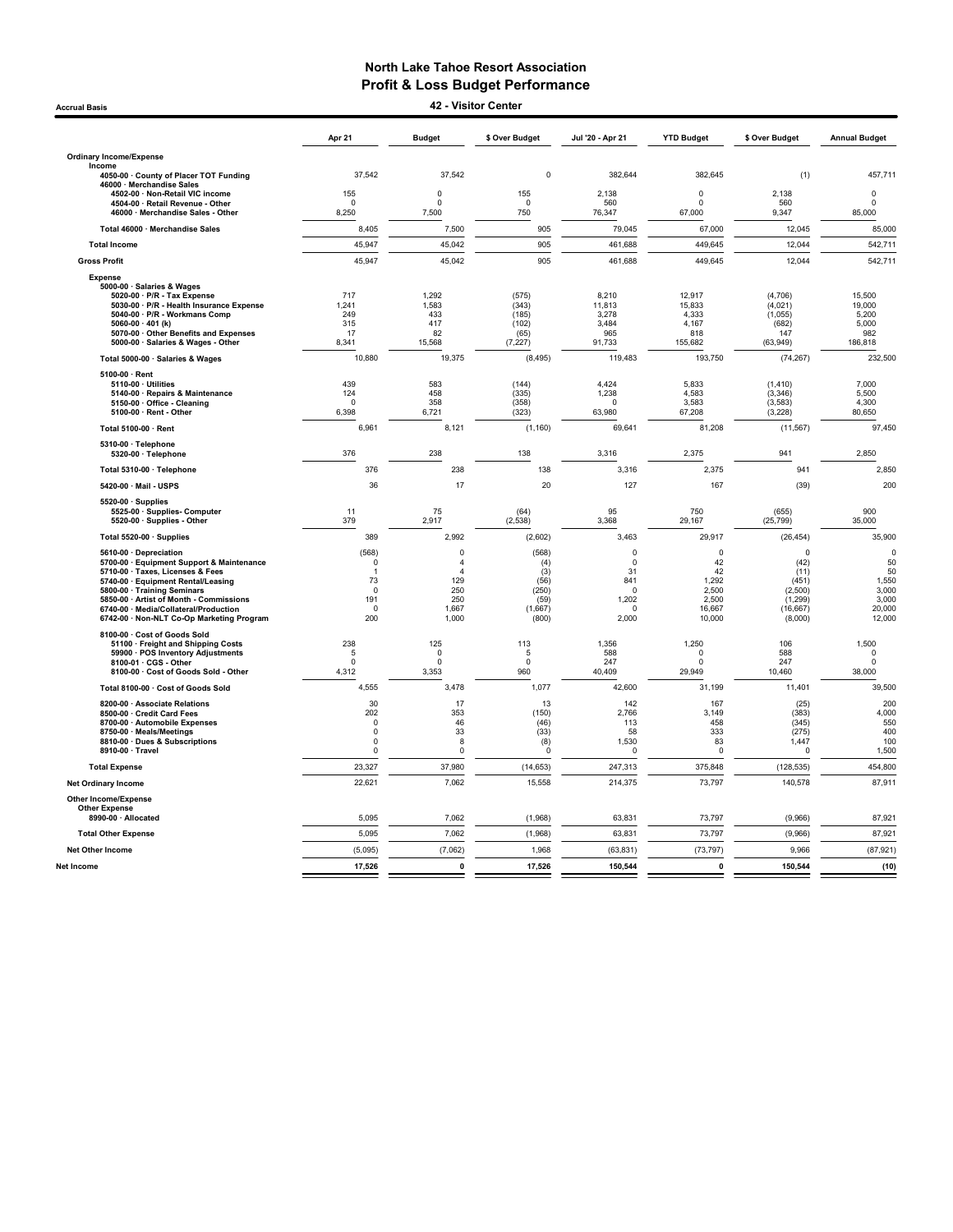|                                                                                                                                                                                                                                                                  | Apr 21                            | <b>Budget</b>                           | \$ Over Bu                                          | Jul '20 - A                              | <b>YTD Budget</b>                                        | \$ Over Bu                                                    | Annual Bu                                         |
|------------------------------------------------------------------------------------------------------------------------------------------------------------------------------------------------------------------------------------------------------------------|-----------------------------------|-----------------------------------------|-----------------------------------------------------|------------------------------------------|----------------------------------------------------------|---------------------------------------------------------------|---------------------------------------------------|
| <b>Ordinary Income/Expense</b>                                                                                                                                                                                                                                   |                                   |                                         |                                                     |                                          |                                                          |                                                               |                                                   |
| Income<br>4050-00 County of Placer TOT Funding                                                                                                                                                                                                                   | 19,753                            | 19,753                                  | 0                                                   | 172,914                                  | 172,914                                                  | 0                                                             | 218,419                                           |
| <b>Total Income</b>                                                                                                                                                                                                                                              | 19,753                            | 19,753                                  | 0                                                   | 172,914                                  | 172,914                                                  | $\mathbf 0$                                                   | 218,419                                           |
| <b>Gross Profit</b>                                                                                                                                                                                                                                              | 19,753                            | 19,753                                  | 0                                                   | 172,914                                  | 172,914                                                  | $\mathbf 0$                                                   | 218,419                                           |
| <b>Expense</b><br>5000-00 · Salaries & Wages<br>5020-00 · P/R - Tax Expense<br>5030-00 · P/R - Health Insurance Expense<br>5040-00 · P/R - Workmans Comp<br>5060-00 $\cdot$ 401 (k)<br>5070-00 Other Benefits and Expenses<br>5000-00 · Salaries & Wages - Other | 99<br>154<br>9<br>0<br>1<br>1,647 | 225<br>167<br>175<br>167<br>17<br>3,836 | (126)<br>(13)<br>(166)<br>(167)<br>(16)<br>(2, 188) | 1,082<br>1,529<br>70<br>0<br>9<br>16,718 | 2,250<br>1,667<br>1,750<br>1,667<br>169<br>38,355        | (1, 168)<br>(138)<br>(1,680)<br>(1,667)<br>(161)<br>(21, 637) | 2,700<br>2,000<br>2,100<br>2,000<br>203<br>46,026 |
| Total 5000-00 · Salaries & Wages                                                                                                                                                                                                                                 | 1,910                             | 4,586                                   | (2,676)                                             | 19,407                                   | 45,858                                                   | (26, 450)                                                     | 55,029                                            |
| 5100-00 · Rent<br>5110-00 · Utilities<br>5140-00 · Repairs & Maintenance<br>5150-00 · Office - Cleaning<br>5100-00 · Rent - Other                                                                                                                                | 5<br>$\mathbf{1}$<br>7<br>71      | 0                                       | 71                                                  | 45<br>14<br>65<br>711                    | $\mathbf 0$<br>$\mathbf 0$<br>$\mathbf 0$<br>$\mathbf 0$ | 45<br>14<br>65<br>711                                         | 0<br>$\mathbf 0$<br>0<br>$\mathbf 0$              |
| Total 5100-00 · Rent                                                                                                                                                                                                                                             | 84                                | 0                                       | 84                                                  | 835                                      | 0                                                        | 835                                                           | $\mathbf 0$                                       |
| 5310-00 · Telephone<br>5320-00 · Telephone                                                                                                                                                                                                                       | 21                                | 0                                       | 21                                                  | 185                                      | $\mathbf 0$                                              | 185                                                           | $\pmb{0}$                                         |
| Total 5310-00 · Telephone                                                                                                                                                                                                                                        | 21                                | $\mathbf 0$                             | 21                                                  | 185                                      | $\mathbf 0$                                              | 185                                                           | $\mathbf 0$                                       |
| 5420-00 · Mail - USPS                                                                                                                                                                                                                                            | 2                                 |                                         |                                                     | 6                                        | $\mathbf 0$                                              | 6                                                             | 0                                                 |
| $5520-00 \cdot$ Supplies<br>5525-00 · Supplies- Computer<br>5520-00 · Supplies - Other                                                                                                                                                                           | 0<br>2                            | 2,083                                   | (2,081)                                             | 3<br>12,001                              | $\mathbf 0$<br>20,833                                    | 3<br>(8,832)                                                  | $\mathbf 0$<br>25,000                             |
| Total 5520-00 $\cdot$ Supplies                                                                                                                                                                                                                                   | $\overline{2}$                    | 2,083                                   | (2,081)                                             | 12,004                                   | 20,833                                                   | (8,829)                                                       | 25,000                                            |
| 5710-00 · Taxes, Licenses & Fees<br>5740-00 · Equipment Rental/Leasing<br>5800-00 · Training Seminars<br>5900-00 · Professional Fees                                                                                                                             | 0<br>0<br>150                     |                                         |                                                     | $\mathbf{1}$<br>3<br>150                 | 0                                                        | 3                                                             | 0                                                 |
| 5921-00 Professional Fees - Other                                                                                                                                                                                                                                | 6,240                             | 10,000                                  | (3,760)                                             | 54,560                                   | 74,000                                                   | (19, 441)                                                     | 100,000                                           |
| Total 5900-00 · Professional Fees                                                                                                                                                                                                                                | 6,240                             | 10,000                                  | (3,760)                                             | 54,560                                   | 74,000                                                   | (19, 441)                                                     | 100,000                                           |
| 8700-00 · Automobile Expenses<br>8750-00 · Meals/Meetings<br>8810-00 · Dues & Subscriptions<br>8910-00 · Travel                                                                                                                                                  | 0<br>0<br>2<br>0                  | 0<br>0<br>0                             | 0<br>0<br>2                                         | 65<br>61<br>64<br>13                     | 0<br>$\mathbf 0$<br>$\mathbf 0$                          | 65<br>61<br>64                                                | $\mathbf 0$<br>$\mathbf 0$<br>0                   |
| <b>Total Expense</b>                                                                                                                                                                                                                                             | 8,411                             | 16,669                                  | (8,258)                                             | 87,356                                   | 140,691                                                  | (53, 335)                                                     | 180,029                                           |
| <b>Net Ordinary Income</b>                                                                                                                                                                                                                                       | 11,342                            | 3,084                                   | 8,258                                               | 85,558                                   | 32,223                                                   | 53,335                                                        | 38,390                                            |
| <b>Other Income/Expense</b><br><b>Other Expense</b><br>8990-00 · Allocated                                                                                                                                                                                       | 2,016                             | 3,084                                   | (1,067)                                             | 25,263                                   | 32,223                                                   | (6,960)                                                       | 38,390                                            |
| <b>Total Other Expense</b>                                                                                                                                                                                                                                       | 2,016                             | 3,084                                   | (1,067)                                             | 25,263                                   | 32,223                                                   | (6,960)                                                       | 38,390                                            |
| <b>Net Other Income</b>                                                                                                                                                                                                                                          | (2,016)                           | (3,084)                                 | 1,067                                               | (25, 263)                                | (32, 223)                                                | 6,960                                                         | (38, 390)                                         |
| Net Income                                                                                                                                                                                                                                                       | 9,326                             | (0)                                     | 9,326                                               | 60,295                                   | (0)                                                      | 60,295                                                        | 0                                                 |

**Accrual Basis**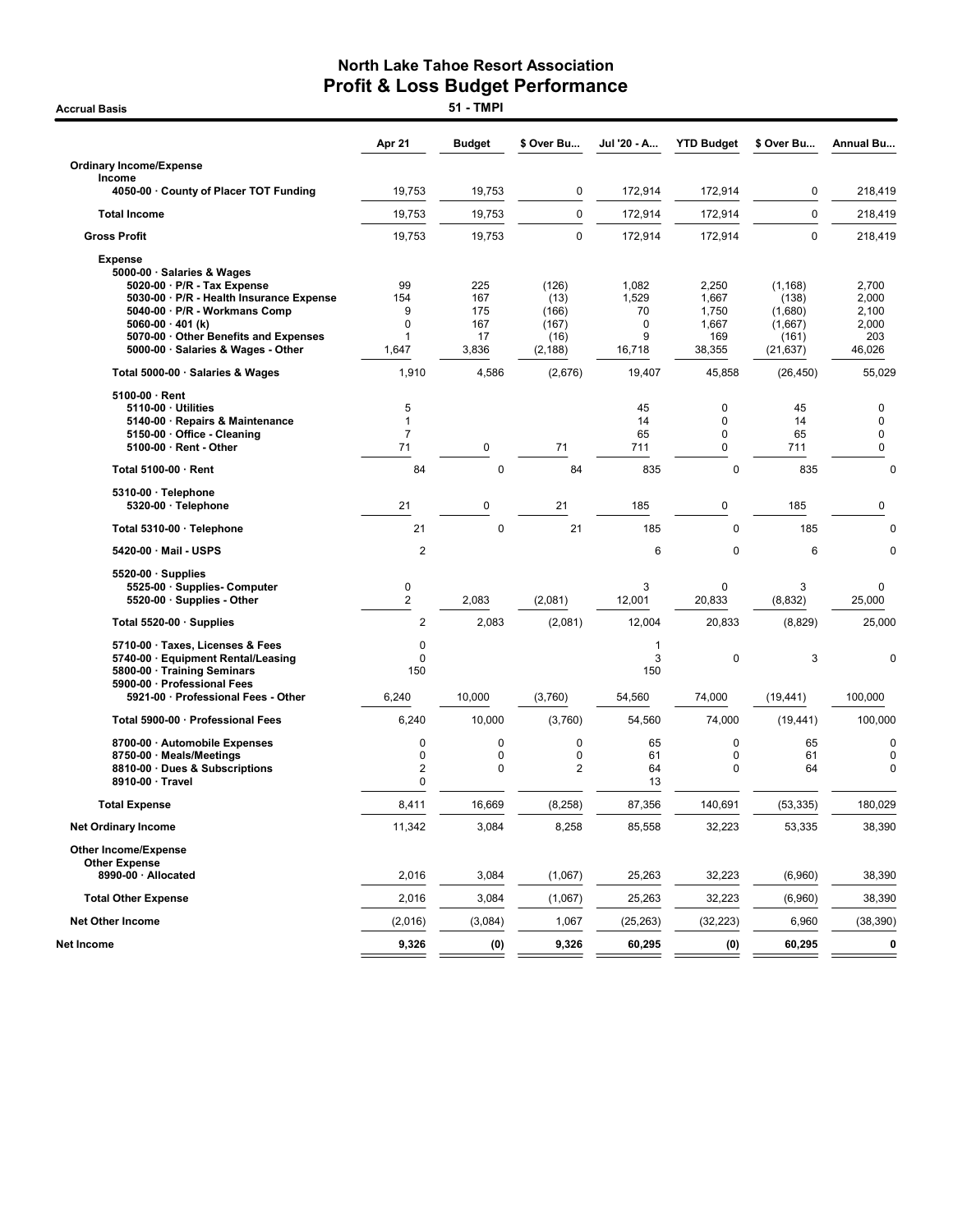| <b>Accrual Basis</b>                                                                                                                                                                                                                               |                              | 60 - Membership                  |                                        |                                 |                                          |                                                    |                                            |
|----------------------------------------------------------------------------------------------------------------------------------------------------------------------------------------------------------------------------------------------------|------------------------------|----------------------------------|----------------------------------------|---------------------------------|------------------------------------------|----------------------------------------------------|--------------------------------------------|
|                                                                                                                                                                                                                                                    | Apr 21                       | <b>Budget</b>                    | \$ Over Budget                         | Jul '20 - Apr 21                | <b>YTD Budget</b>                        | \$ Over Budget                                     | <b>Annual Budget</b>                       |
| <b>Ordinary Income/Expense</b>                                                                                                                                                                                                                     |                              |                                  |                                        |                                 |                                          |                                                    |                                            |
| Income<br>4200-00 · Membership Dues Revenue<br>4250-00 · Revenues-Membership Activities<br>4250-01 · Community Awards                                                                                                                              | 11,509                       | 10,417                           | 1,092                                  | 115,693                         | 104,167                                  | 11,526                                             | 125,000                                    |
| 4250-04 · Silent Auction                                                                                                                                                                                                                           | $\mathbf 0$                  | 19,000                           | (19,000)                               | 0                               | 19,000                                   | (19,000)                                           | 19,000                                     |
| 4250-05 · Sponsorships<br>4250-01 Community Awards - Other                                                                                                                                                                                         | $\mathbf 0$<br>0             | 19,000<br>20,000                 | (19,000)<br>(20,000)                   | 0<br>0                          | 19,000<br>20,000                         | (19,000)<br>(20,000)                               | 19,000<br>20,000                           |
| Total 4250-01 · Community Awards                                                                                                                                                                                                                   | 0                            | 58,000                           | (58,000)                               | $\pmb{0}$                       | 58,000                                   | (58,000)                                           | 58,000                                     |
| 4250-02 · Chamber Events                                                                                                                                                                                                                           | 0                            | 0                                | 0                                      | 0                               | 4,500                                    | (4,500)                                            | 6,000                                      |
| 4250-03 · Summer/Winter Rec Luncheon<br>4251-00 · Tues AM Breakfast Club                                                                                                                                                                           | 0                            | 0                                | $\mathbf 0$                            | $\mathbf 0$                     | 1,500                                    | (1,500)                                            | 2,500                                      |
| 4251-01 · Tues AM Breakfast Club Sponsors                                                                                                                                                                                                          | 0                            | 200                              | (200)                                  | 500                             | 1,400                                    | (900)                                              | 2,000                                      |
| 4251-00 · Tues AM Breakfast Club - Other                                                                                                                                                                                                           | 0                            | 550                              | (550)                                  | 0                               | 2,900                                    | (2,900)                                            | 4,000                                      |
| Total 4251-00 · Tues AM Breakfast Club                                                                                                                                                                                                             | 0                            | 750                              | (750)                                  | 500                             | 4,300                                    | (3,800)                                            | 6,000                                      |
| 4250-00 · Revenues-Membership Activities - Other                                                                                                                                                                                                   | 800                          | 0                                | 800                                    | 6,290                           | 0                                        | 6,290                                              | 0                                          |
| Total 4250-00 · Revenues-Membership Activities                                                                                                                                                                                                     | 800                          | 58,750                           | (57, 950)                              | 6,790                           | 68,300                                   | (61, 510)                                          | 72,500                                     |
| 4253-00 · Revenue- Other                                                                                                                                                                                                                           | $\mathbf 0$                  | 500                              | (500)                                  | 0                               | 1,500                                    | (1,500)                                            | 2,500                                      |
| <b>Total Income</b>                                                                                                                                                                                                                                | 12,309                       | 69,667                           | (57, 358)                              | 122,483                         | 173,967                                  | (51, 484)                                          | 200,000                                    |
| <b>Gross Profit</b>                                                                                                                                                                                                                                | 12,309                       | 69,667                           | (57, 358)                              | 122,483                         | 173,967                                  | (51, 484)                                          | 200,000                                    |
| <b>Expense</b><br>5000-00 · Salaries & Wages<br>5020-00 · P/R - Tax Expense<br>5030-00 · P/R - Health Insurance Expense                                                                                                                            | 255<br>340                   | 458<br>667                       | (203)<br>(327)                         | 2,664<br>2,259                  | 4,583<br>6,667                           | (1, 919)<br>(4, 407)                               | 5,500<br>8,000                             |
| 5040-00 · P/R - Workmans Comp                                                                                                                                                                                                                      | 17<br>113                    | 33<br>142                        | (17)                                   | 114<br>865                      | 333<br>1,417                             | (220)                                              | 400                                        |
| 5060-00 $\cdot$ 401 (k)<br>5070-00 · Other Benefits and Expenses                                                                                                                                                                                   | 0                            | 33                               | (29)<br>(33)                           | 19                              | 333                                      | (552)<br>(314)                                     | 1,700<br>400                               |
| 5000-00 · Salaries & Wages - Other                                                                                                                                                                                                                 | 3,707                        | 5,333                            | (1,627)                                | 33,218                          | 53,333                                   | (20, 115)                                          | 64,000                                     |
| Total 5000-00 · Salaries & Wages                                                                                                                                                                                                                   | 4,432                        | 6,667                            | (2, 235)                               | 39,140                          | 66,667                                   | (27, 527)                                          | 80,000                                     |
| $5100-00 \cdot$ Rent<br>$5110-00 \cdot$ Utilities                                                                                                                                                                                                  | 40                           | 33                               | $\overline{7}$                         | 346                             | 333                                      | 12                                                 | 400                                        |
| 5140-00 · Repairs & Maintenance<br>5150-00 · Office - Cleaning                                                                                                                                                                                     | 9<br>57                      | 8<br>58                          | $\overline{1}$                         | 114<br>447                      | 83<br>583                                | 31<br>(136)                                        | 100<br>700                                 |
| 5100-00 · Rent - Other                                                                                                                                                                                                                             | 565                          | 638                              | (2)<br>(73)                            | 5,627                           | 6,375                                    | (748)                                              | 7,650                                      |
| Total 5100-00 · Rent                                                                                                                                                                                                                               | 670                          | 737                              | (67)                                   | 6,534                           | 7,375                                    | (841)                                              | 8,850                                      |
| $5310-00 \cdot$ Telephone                                                                                                                                                                                                                          |                              |                                  |                                        |                                 |                                          |                                                    |                                            |
| 5320-00 · Telephone                                                                                                                                                                                                                                | 139                          | 121                              | 18                                     | 1,182                           | 1,208                                    | (26)                                               | 1,450                                      |
| Total 5310-00 · Telephone                                                                                                                                                                                                                          | 139                          | 121                              | 18                                     | 1,182                           | 1,208                                    | (26)                                               | 1,450                                      |
| 5420-00 · Mail - USPS                                                                                                                                                                                                                              | 12                           | 10                               | $\overline{2}$                         | 40                              | 100                                      | (60)                                               | 120                                        |
| $5520-00 \cdot$ Supplies<br>5525-00 · Supplies- Computer<br>5520-00 · Supplies - Other                                                                                                                                                             | $\pmb{0}$<br>12              | 167                              | (154)                                  | $\overline{2}$<br>174           | 0<br>1,667                               | $\overline{2}$<br>(1,492)                          | 0<br>2,000                                 |
| Total 5520-00 · Supplies                                                                                                                                                                                                                           | 12                           | 167                              | (154)                                  | 176                             | 1,667                                    | (1, 491)                                           | 2,000                                      |
| 5710-00 · Taxes, Licenses & Fees                                                                                                                                                                                                                   | 0<br>55                      | 173                              |                                        | 23<br>604                       | 0                                        | 23                                                 |                                            |
| 5740-00 · Equipment Rental/Leasing<br>5900-00 · Professional Fees                                                                                                                                                                                  |                              |                                  | (119)                                  |                                 | 1,733                                    | (1, 129)                                           | 2,080                                      |
| 5921-00 · Professional Fees - Other                                                                                                                                                                                                                | 0                            | 0                                | 0                                      | 0                               | 1,000                                    | (1,000)                                            | 1,000                                      |
| Total 5900-00 · Professional Fees                                                                                                                                                                                                                  | $\mathbf 0$                  | $\mathbf 0$                      | $\mathbf 0$                            | $\mathbf 0$                     | 1,000                                    | (1,000)                                            | 1,000                                      |
| 6423-00 · Membership Activities<br>6434-00 Community Awards Dinner<br>6436-00 · Membership - Wnt/Sum Rec Lunch<br>6437-00 · Tuesday Morning Breakfast Club<br>6442-00 · Public Relations/Website/Digita<br>6423-00 · Membership Activities - Other | 0<br>0<br>0<br>519<br>1,645  | 28,000<br>0<br>413<br>417<br>417 | (28,000)<br>O<br>(413)<br>102<br>1,228 | 295<br>0<br>0<br>5,202<br>2,560 | 28,000<br>500<br>2,175<br>4,167<br>4,167 | (27, 705)<br>(500)<br>(2, 175)<br>1,035<br>(1,607) | 28,000<br>1,000<br>3,000<br>5,000<br>5,000 |
| Total 6423-00 · Membership Activities                                                                                                                                                                                                              | 2,164                        | 29,246                           | (27,082)                               | 8,057                           | 39,008                                   | (30, 951)                                          | 42,000                                     |
| 8200-00 · Associate Relations                                                                                                                                                                                                                      | $\mathbf 0$                  | 13                               | (13)                                   | 93                              | 125                                      | (32)                                               | 150                                        |
| 8500-00 · Credit Card Fees<br>8700-00 · Automobile Expenses<br>8750-00 · Meals/Meetings<br>8810-00 · Dues & Subscriptions                                                                                                                          | 60<br>5<br>$\mathbf 0$<br>11 | 1,850<br>33<br>33<br>17          | (1,790)<br>(28)<br>(33)<br>(6)         | 485<br>159<br>8<br>183          | 1,850<br>333<br>333<br>167               | (1, 365)<br>(174)<br>(326)<br>17                   | 1,850<br>400<br>400<br>200                 |
| 8910-00 · Travel<br>8920-00 · Bad Debt                                                                                                                                                                                                             | $\mathbf 0$<br>$\pmb{0}$     | $\pmb{0}$                        | $\pmb{0}$                              | 7<br>37,587                     | 0                                        | 37,587                                             | 0                                          |
| <b>Total Expense</b>                                                                                                                                                                                                                               | 7,560                        | 39,067                           | (31,506)                               | 94,278                          | 121,567                                  | (27, 289)                                          | 140,500                                    |
| <b>Net Ordinary Income</b>                                                                                                                                                                                                                         | 4,749                        | 30,600                           | (25, 852)                              | 28,205                          | 52,400                                   | (24, 195)                                          | 59,500                                     |
| Other Income/Expense                                                                                                                                                                                                                               |                              |                                  |                                        |                                 |                                          |                                                    |                                            |
| <b>Other Expense</b><br>8990-00 · Allocated                                                                                                                                                                                                        | 1,575                        | 2,407                            | (832)                                  | 19,732                          | 25,148                                   | (5, 416)                                           | 29,961                                     |
| <b>Total Other Expense</b>                                                                                                                                                                                                                         | 1,575                        | 2,407                            | (832)                                  | 19,732                          | 25,148                                   | (5, 416)                                           | 29,961                                     |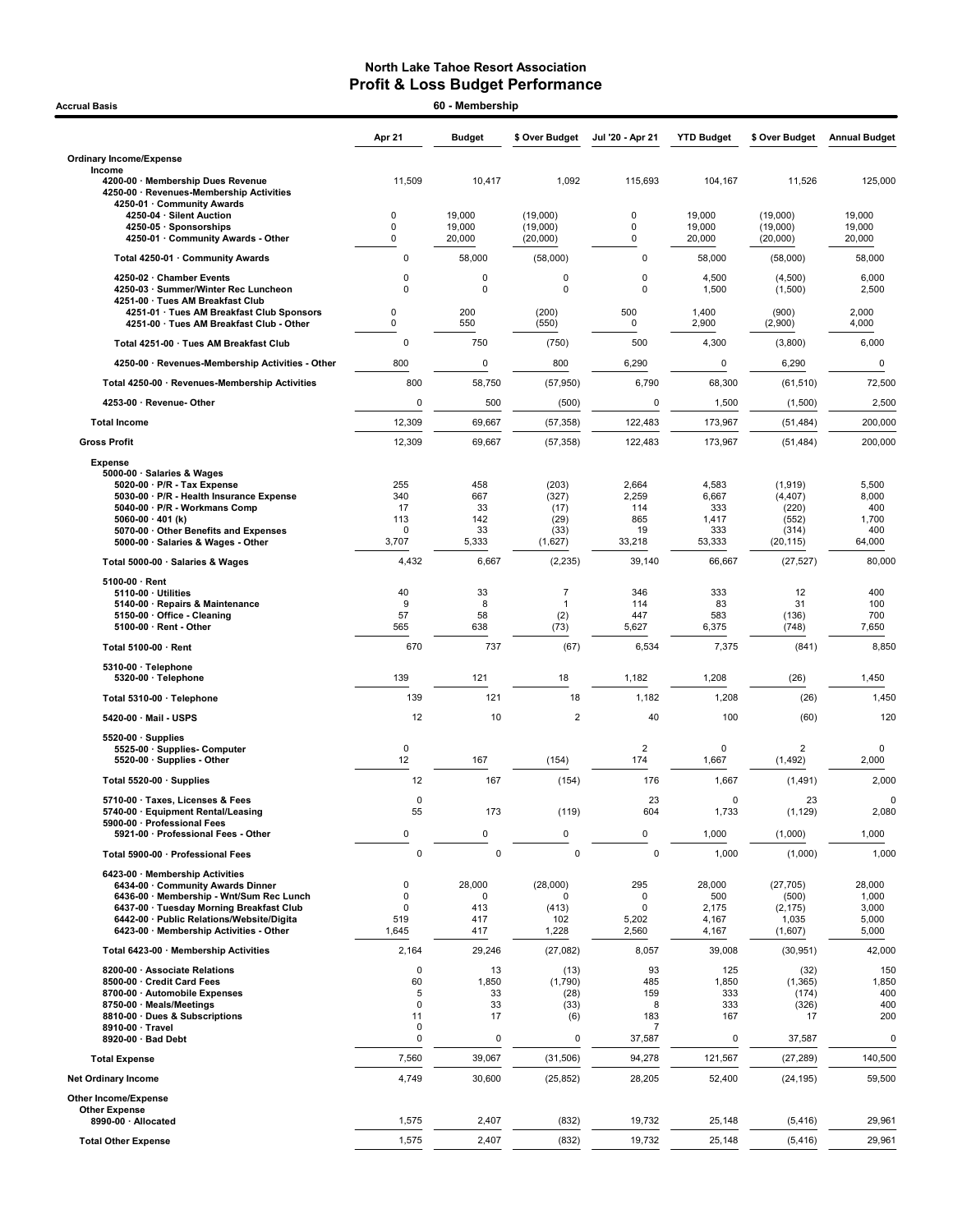| <b>Accrual Basis</b>    | 60 - Membership |               |                |                  |                   |                |                      |  |
|-------------------------|-----------------|---------------|----------------|------------------|-------------------|----------------|----------------------|--|
|                         | Apr 21          | <b>Budget</b> | \$ Over Budget | Jul '20 - Apr 21 | <b>YTD Budget</b> | \$ Over Budget | <b>Annual Budget</b> |  |
| <b>Net Other Income</b> | 1.575           | (2, 407)      | 832            | (19.732)         | (25, 148)         | 5,416          | (29, 961)            |  |
| <b>Net Income</b>       | 3.174           | 28.193        | (25, 020)      | 8,473            | 27,252            | (18.779)       | 29,539               |  |